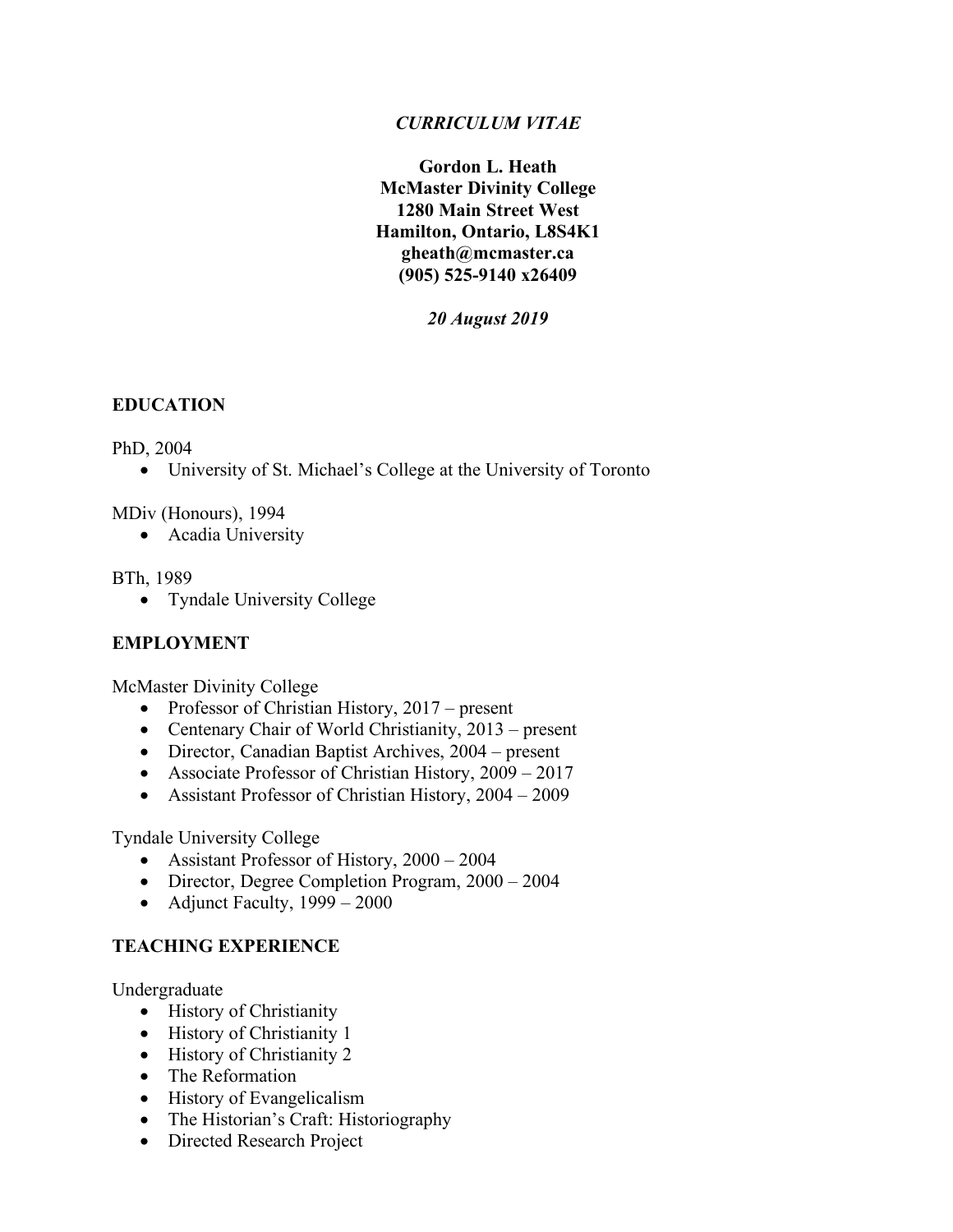Graduate

- History of Christianity 1
- History of Christianity 2
- Foundations in Theology and History 1
- Foundations in Theology and History 2
- The Reformation
- Christians and Violence
- Christianity in the Canadian Context
- Post-Christendom and the Canadian Church
- History of Evangelicalism
- Baptist History and Polity
- Critical Events in Christian History
- Women in Christian History
- World and Writings of John Wesley
- The Lives of the Saints: Then and Now
- Ministry and Evangelical Thought
- Evangelical Thought and Practice
- Various Directed Studies classes
- Presbyterianism in Canada (*as a TA*)

#### **PUBLICATIONS**

#### **Authored Books**

- *The British Nation is Our Nation: The BACSANZ Baptist Press and the South African War, 1899-1902*. Milton Keynes: Paternoster, 2017.
- *A War with a Silver Lining: Canadian Protestant Churches and the South African War, 1899-1902*. Montreal/Kingston/London/Ithaca: McGill-Queen's University Press, 2009.
- *Doing Church History: A User-friendly Introduction to Researching the History of Christianity*. Toronto: Clements, 2008.

#### **Co-authored Books**

• *The Lost Gospel of Judas: Separating Fact from Fiction*. Grand Rapids: Eerdmans, 2007. Co-authored with Stanley E. Porter. Translated into Polish: *Zaginiona Ewangelia Judasza: Fakty I Fikcje*. Krakow: Wydawnictwo, 2008.

#### **Edited Books**

- *Empire from the Margins: Religious Minorities in Canada and the South African War, 1899-1902.* Eugene: Pickwick, 2017.
- *American Churches and the First World War.* Eugene: Pickwick, 2016.
- *Canadian Churches and the First World War*. Eugene: Pickwick, 2014. Also published as *Canadian Churches and the First World War*. Cambridge: Lutterworth, 2014.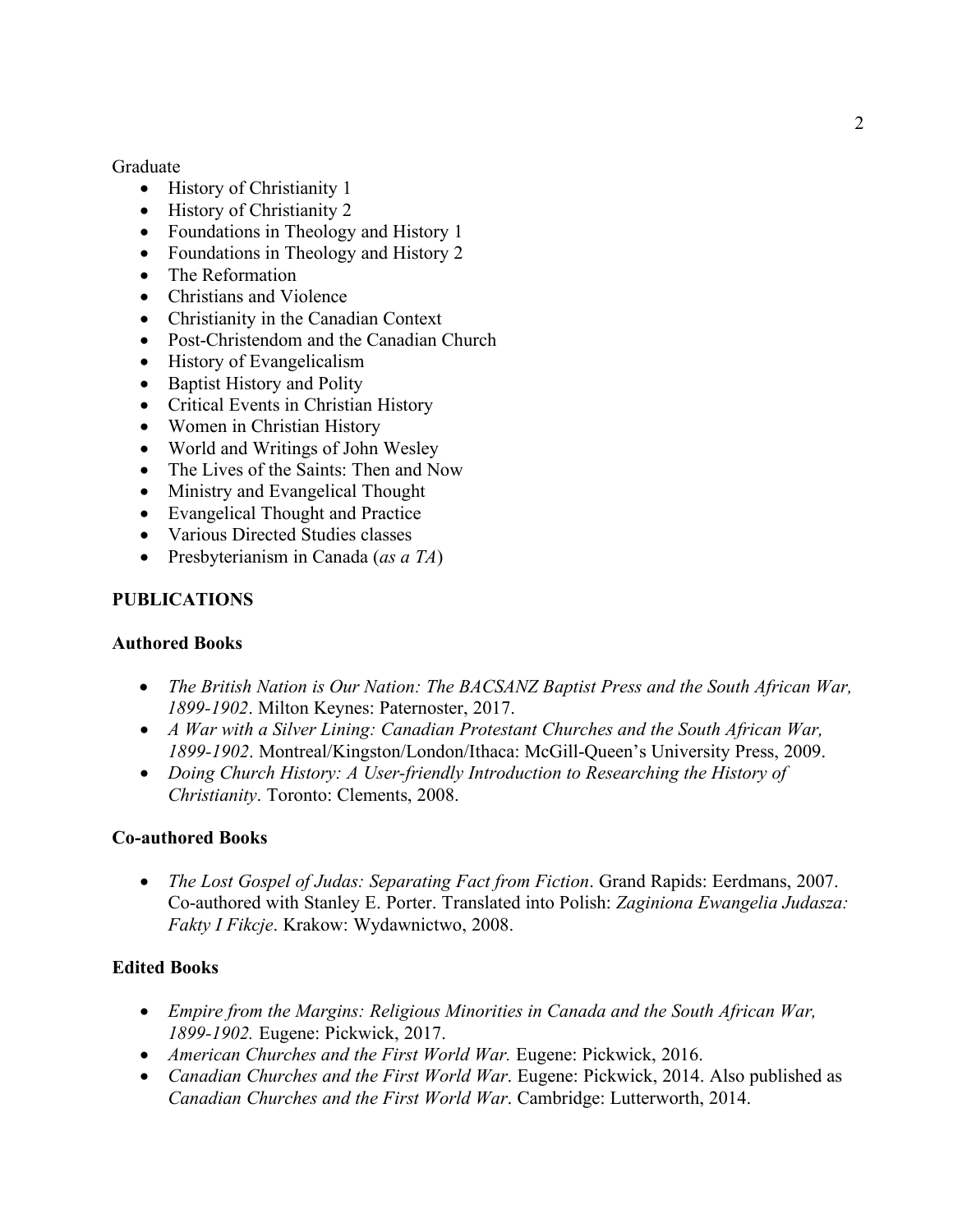## **Co-edited Books**

- *Christian Responses to Terrorism: The Kenyan Experience.* Eugene: Pickwick, 2017. Coedited with David Tarus.
- *Baptists and War: Essays on Baptists and Military Conflict, 1640s -1990s*. Eugene: Pickwick, 2015. Volume Two in the Canadian Baptist Historical Society Series. Co-edited with Michael Haykin. Also published as *Baptists and War: Essays on Baptists and Military Conflict, 1640s -1990s*. Cambridge: Lutterworth, 2015.
- *The Globalization of Christianity: Implications for Christian Ministry and Theology*. Eugene: Pickwick, 2014. Co-edited with Steve Studebaker.
- *Baptists and Public Life in Canada*. Eugene: Pickwick, 2012. Volume One in the Canadian Baptist Historical Society Series. Co-edited with Paul Wilson.
- *Baptism: Historical, Theological and Pastoral Perspectives*. Eugene: Pickwick, 2011. Coedited with Jim Dvorak.

## **Chapters in Books**

- "Dissenting Traditions and Politics in the Anglophone World," In *The Oxford History of Protestant Dissenting Traditions: Volume V; The Twentieth Century: Themes and Variations in a Global Context,* edited by Mark P. Hutchinson, 61-90. Oxford: Oxford University Press, 2018.
- "Watson Kirkconnell's Covert War against Communism," In *North American Churches and the Cold War*, edited by Paul Mojzes, 64-79. Grand Rapids: Eerdmans, 2018.
- "Empire from the Margins: An Introduction," In *Empire from the Margins: Religious Minorities in Canada and the South African War, 1899-1902*, edited by Gordon L. Heath, 1- 15. Eugene: Pickwick, 2017.
- "The Boers standing in the way of progress in Africa must be swept asixde:' Patriotism and Imperialism in the Canadian *Jewish Times* during the South African War," In *Empire from the Margins: Religious Minorities in Canada and the South African War, 1899-1902*, edited by Gordon L. Heath, 155-171. Eugene: Pickwick, 2017.
- "This South African war does not affect all citizens in the [same] manner:" French Protestants in Quebec during the South African War," In *Empire from the Margins: Religious Minorities in Canada and the South African War, 1899-1902*, edited by Gordon L. Heath, 69-84. Eugene: Pickwick, 2017. (chapter co-authored with Sid D. Sudiacal)
- "Introduction," (co-authored with David Tarus), In *Christian Responses to Terrorism: The Kenyan Experience*, editors Gordon L. Heath and David Tarus, 3-11. Eugene: Pickwick, 2017.
- "Response to Joseph D. Galgalo and Joseph B. O. Okella," In *Christian Responses to Terrorism: The Kenyan Experience*, editors Gordon L. Heath and David Tarus, 173-175. Eugene: Pickwick, 2017.
- "The Armenian Genocide and Its Implications for the Teaching of Global Christianity: Some Reflections for Evangelicals," In *Inaugurations: Inaugural Lectures Delivered at McMaster Divinity College*, editor Stanley E. Porter, 91-106. Eugene: Pickwick, 2017. Reprinted from *McMaster Journal of Theology and Ministry*.
- "American Churches and the First World War: An Introduction," In *American Churches and the First World War*, editor Gordon L. Heath, 1-14. Eugene: Pickwick, 2016.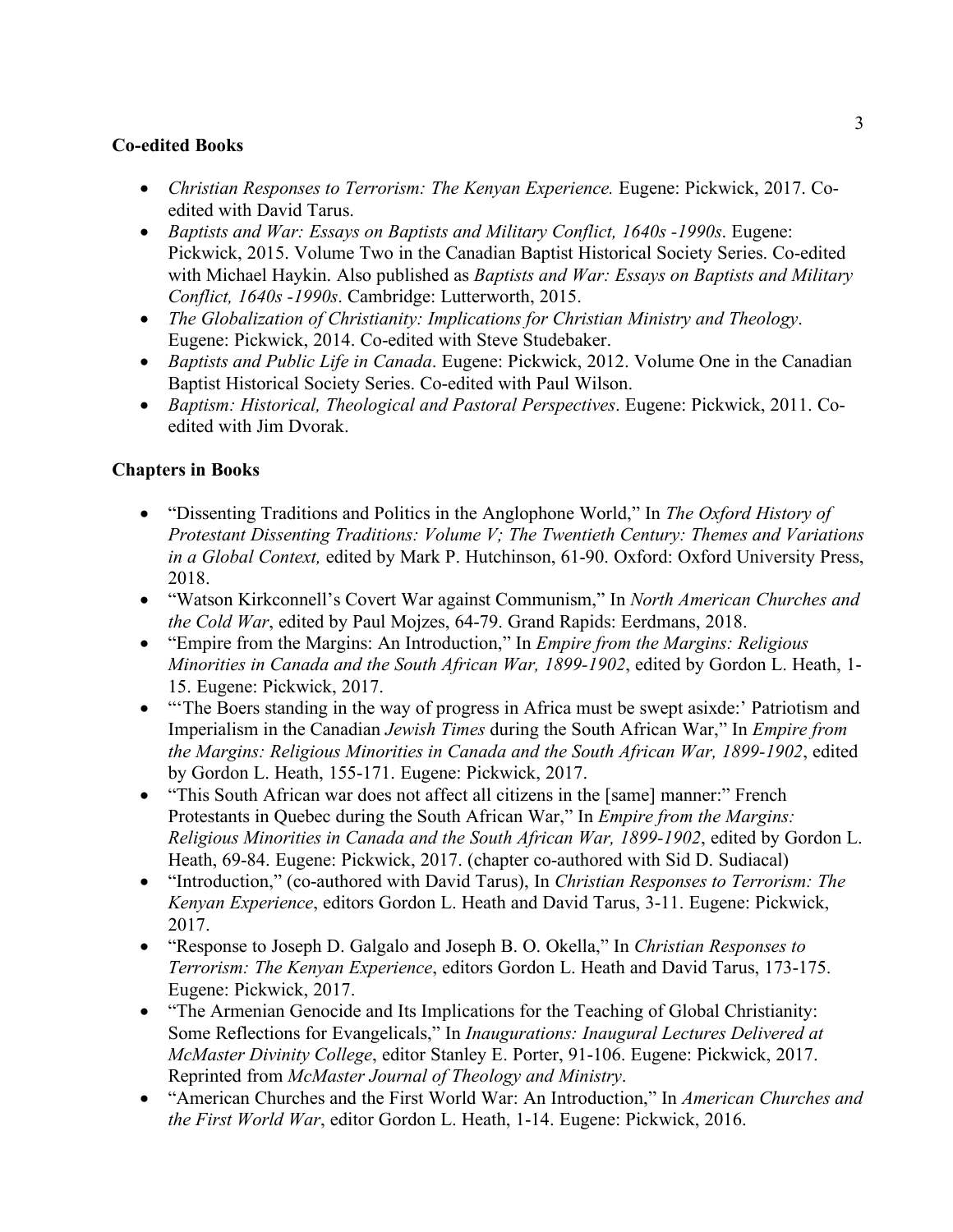- "'The accursed partnership of Turk and Teuton': American Churches and the Armenian Genocide," In *American Churches and the First World War*, editor Gordon L. Heath, 181- 203. Eugene: Pickwick, 2016.
- "Canadian and American Baptist Self-Perceptions in the Age of Imperialism," In *Mirrors & Microscopes*, editor Douglas Weaver, 87-109. Milton Keynes: Paternoster, 2015.
- "The Nile Expedition, New Imperialism and Canadian Baptists, 1884-1885," In *Baptists and War: Essays on Baptists and Military Conflict, 1640s-1990s*, editors Michael Haykin and Gordon L. Heath, 98-114. Eugene: Pickwick, 2015. Reprinted from *Baptist Quarterly*.
- "Thor and Allah in a hideous, unholy confederacy': The Armenian Genocide in the Canadian Protestant Press," In *The Globalization of Christianity: Implications for Christian Ministry and Theology*, editors Steve Studebaker and Gordon L. Heath, 105-128. Eugene: Pickwick, 2014.
- "Engaging War and Empire: 400 Years of Baptist Attitudes and Actions," In *'Step Into Your Place': The First World War and Baptist Life & Thought*, edited by Larry Kreitzer, 158- 188. Oxford: Regent's Park College, 2014.
- "South Africa to the Somme: The Legacy of the Boer War for Canadian and New Zealand Baptists in the Great War," In *Freedom and the Powers: Perspectives from Baptist History marking the 400th Anniversary of Thomas Helwys'* The Mystery of Iniquity, edited by Anthony R. Cross and John H.Y. Briggs, 83-101. Didcot: Baptist Historical Society, 2014.
- "Introduction," In *Canadian Churches and the First World War*, editor Gordon L. Heath, 1- 13. Eugene: Pickwick, 2014.
- "The South African War: Prelude to the Great War," In *Canadian Churches and the First World War*, editor Gordon L. Heath, 15-33. Eugene: Pickwick, 2014.
- "The Upside-down Professor," In *Those Who Can, Teach: Teaching as Christian Vocation*, edited by Stanley E. Porter, 192-205. Eugene: Pickwick, 2013.
- "When the Blood of the Martyrs Was Not Enough: A Survey of Places Where the Church Was Wiped Out," In *The Church, Then and Now*, Bingham Colloquium Series, editors Stanley E. Porter and Cynthia Westfall, 97-133. Eugene: Pickwick, 2012.
- "Introduction" (co-authored with Paul Wilson), In *Baptists and Public Life in Canada*, Volume One in the Canadian Baptist Historical Society Series, editors Gordon L. Heath and Paul R. Wilson, 1-7. Eugene: Pickwick, 2012.
- "Traitor, Half-Breeds, Savages and Heroes: Canadian Baptist Newspapers and Constructions of Riel and the Events of 1885," In *Baptists and Public Life in Canada*, Volume One in the Canadian Baptist Historical Society Series, editors Gordon L. Heath and Paul Wilson, 198- 217. Eugene: Pickwick, 2012.
- "Introduction (co-authored with James D. Dvorak), In *Baptism: Historical, Theological and Pastoral Perspectives*, editors Gordon L. Heath and James D. Dvorak, viii-xvii. Eugene: Pickwick, 2011.
- "The Church Fathers and the Roman Empire," In *Empire in the New Testament*, Bingham Colloquium Series, editors Stanley E. Porter and Cynthia Westfall, 259-279. Eugene, Ore.: Pickwick, 2011.
- "When Missionaries Were Hated: An Examination of the Canadian Baptist Defense of Imperialism and Missions during the Boxer Rebellion, 1900," In *Baptists and Mission*, editors Ian M. Randall and Anthony R. Cross, 261-276. Milton Keynes/Colorado Springs/Hyderabad: Paternoster, 2007.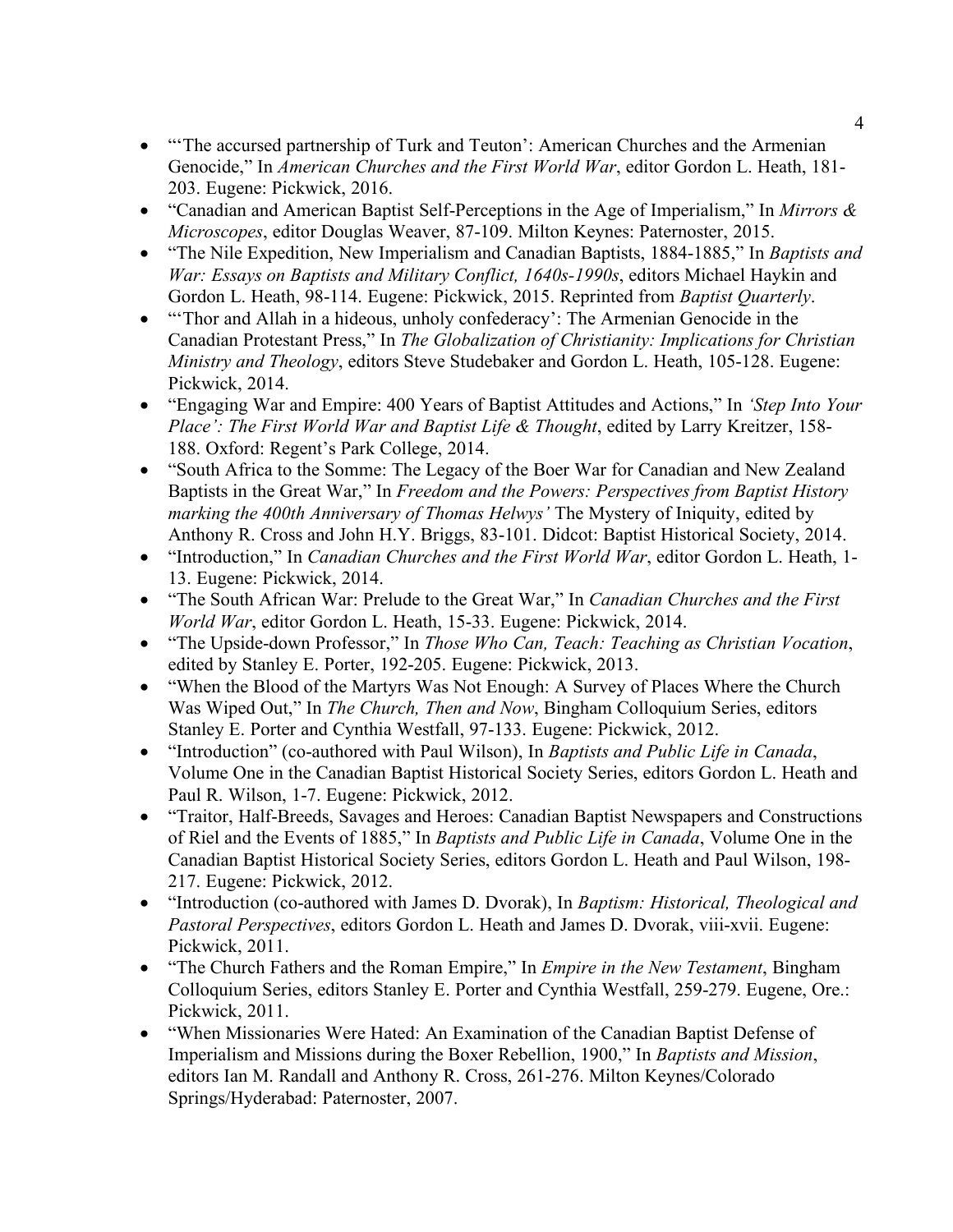## **Refereed Journal Articles**

- "We Are Through with War': The Rise and Fall of Pacifism among Canadian Baptists Between the Two World Wars," *Baptistic Theologies* 9, 2 (2017): 37-53.
- "The Wartime Diaries of Canadian Baptist Military Chaplain William A. White, 1917-1918" *Baptist Quarterly* (July 2017). DOI: 10.1080/0005576X.2017.1343915
- "The Armenian Genocide and Its Implications for the Teaching of Global Christianity: Some Reflections for Evangelicals" *McMaster Journal of Theology and Ministry* 16 (2014- 2015): 177-194.
- "Canadian Baptists and Late-Victorian Imperial Spirituality," *McMaster Journal of Theology and Ministry* 15 (2013-2014): 165-196.
- "The Protestant Denominational Press and the Conscription Crisis in Canada, 1917-1918," *Historical Studies* 78 (2012): 27-46.
- "'The Great Association Above:' Maritime Baptists and the War of 1812," *Pacific Journal of Baptist Research* 7, 2 (October 2011): 1-22.
- "'Prepared to do, prepared to die': Evangelicals, Imperialism and Late-Victorian Canadian Children's Publications," *Perichoresis* 9, 1 (2011): 3-27.
- "Ontario Baptists and the War of 1812," *Ontario History* 103, 2 (Autumn 2011): 169-191.
- "The Nile Expedition, New Imperialism and Canadian Baptists, 1884-1885," *Baptist Quarterly* 44, 3 (July 2011): 171-186.
- "Canadian Churches and War: An Introductory Essay and Annotated Bibliography," *McMaster Journal of Theology and Ministry* 12 (2010-2011): 61-124.
- "Wishing for Persecution?" *International Journal for Religious Freedom* 3 (2010): 15-21.
- "'Forming Sound Public Opinion': The Late-Victorian Canadian Protestant Press and Nation-Building," *Journal of the Canadian Church Historical Society* 48 (2006): 109-159.
- "Were We in the Habit of Deifying Monarchs': Canadian English Protestants and the Death of Queen Victoria, 1901," *Canadian Evangelical Review* (Fall 2005–Spring 2006): 72-97.
- "Neither Scholarly nor a Solution: A Response to Tom Harpur's *The Pagan Christ*," *McMaster Journal of Theology and Ministry* 6 (2003-2005): 126-153.
- "Citizens of that Mighty Empire': Imperial Sentiment among Students at Wesley College, 1897-1902," *Manitoba History* (June 2005): 15-25.
- "Sin in the Camp: The Day of Humble Supplication in the Anglican Church in Canada in the Early Months of the South African War," *Journal of the Canadian Church Historical Society* 44 (Fall 2002): 207-226.
- "Passion for Empire: War Poetry Published in the Canadian English Protestant Press during the South African War, 1899-1902," *Literature and Theology* 16 (June 2002): 127-147.

# **Articles in Reference Works**

- "American Committee for the Outlawry of War (1921)," in *Opposition to War: An Encyclopedia of United States Peace and Antiwar Movements*. Mitch Hall, editor, ABC-CLIO, 2017.
- "Harold Lindsell," in *The Biographical Dictionary of Evangelicals*. Timothy Larsen, editor, Leicester, England: Inter-Varsity Press, 2003.
- "Evangelical Lutheran Church in Canada," in *Religions of the World: A Comprehensive Encyclopedia of Beliefs and Practices*. J. Gordon Melton and Martin Baumann, editors, Santa Barbara: ABC-Clio, 2002.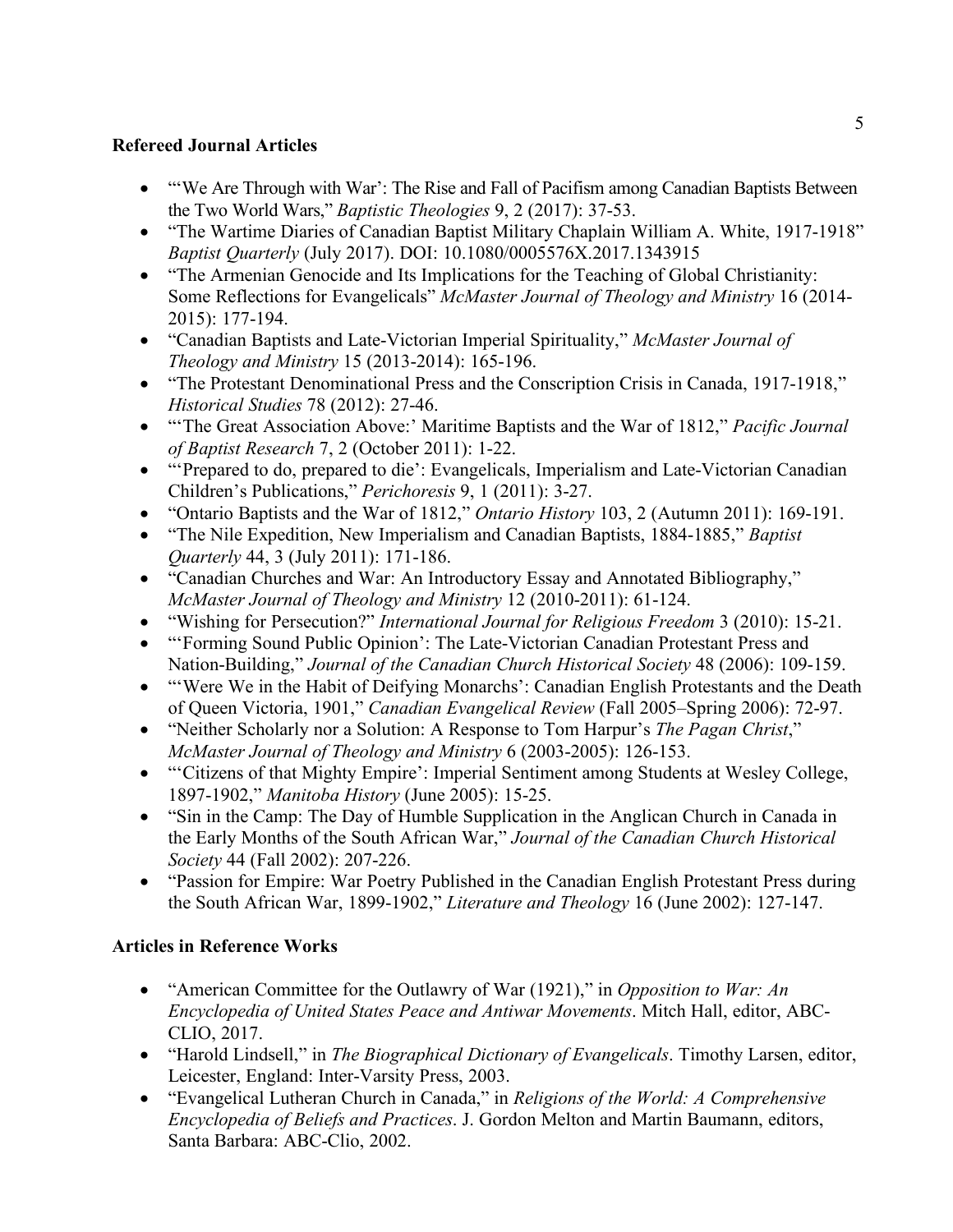- "Lutheran Church-Canada" in *Religions of the World: A Comprehensive Encyclopedia of Beliefs and Practices*. J. Gordon Melton and Martin Baumann, editors, Santa Barbara: ABC-Clio, 2002.
- "Doukhobors," in *Religions of the World: A Comprehensive Encyclopedia of Beliefs and Practices*. J. Gordon Melton and Martin Baumann, editors, Santa Barbara: ABC-Clio, 2002.
- "Presbyterian Church in Canada," in *Religions of the World: A Comprehensive Encyclopedia of Beliefs and Practices*. J. Gordon Melton and Martin Baumann, editors, Santa Barbara: ABC-Clio, 2002.
- "Christian Church (Disciples of Christ) in Canada," in *Religions of the World: A Comprehensive Encyclopedia of Beliefs and Practices*. J. Gordon Melton and Martin Baumann, editors, Santa Barbara: ABC-Clio, 2002.
- "Evangelical Mennonite Conference," in *Religions of the World: A Comprehensive Encyclopedia of Beliefs and Practices*. J. Gordon Melton and Martin Baumann, editors, Santa Barbara: ABC-Clio, 2002.

## **Conference Papers**

• "Irreconcilable Differences: Wartime Attitudes of George C. Pidgeon and R. Edis Fairbairn, 1939-1945," *Canadian Society of Church History Papers*, 1999.

## **Master's Thesis**

• "Flirting With Nirvana: The Canadian Baptist Attitude to Warfare, 1919-1939," MDiv thesis, Acadia University, 1994.

# **General or Church-Related Articles**

- Blog: "Watson Kirkconnell's Covert War against Communism," Canadian Baptist Historical Society (15 August 2019).
- Blog: "'I have been pained by Mr. Green's letter on many accounts': R. A. Fyfe's Response to Fake News about Baptists in the New World," Canadian Baptist Historical Society (14 January 2019).
- Blog: "The Royal Wedding and Subversive Christendom," Centre for Post-Christendom Studies (24 May 2018).
- Blog: "The Crown: Baptists and the Coronation of Elizabeth II," Canadian Baptist Historical Society (10 May 2018); cross posted with Centre for Post-Christendom Studies (23 May 2018).
- Blog: "Religion in the Public Square: More Than One Way," Centre for Post-Christendom Studies (23 June 2017).
- Blog: "London Bridge Is Down," Centre for Post-Christendom Studies (24 April 2017).
- Blog: "For the Good of the City," Centre for Post-Christendom Studies (24 February 2017).
- Blog: "The End of the Beginning?," Centre for Post-Christendom Studies (1 February 2017).
- Blog: "European Christians Between a Rock and a Hard Place," Centre for Post-Christendom Studies (6 October 2016).
- Blog: "Pastor, Parade, and Popcorn: Micro-Christendom at Work in Ancaster," Centre for Post-Christendom Studies (17 June 2016).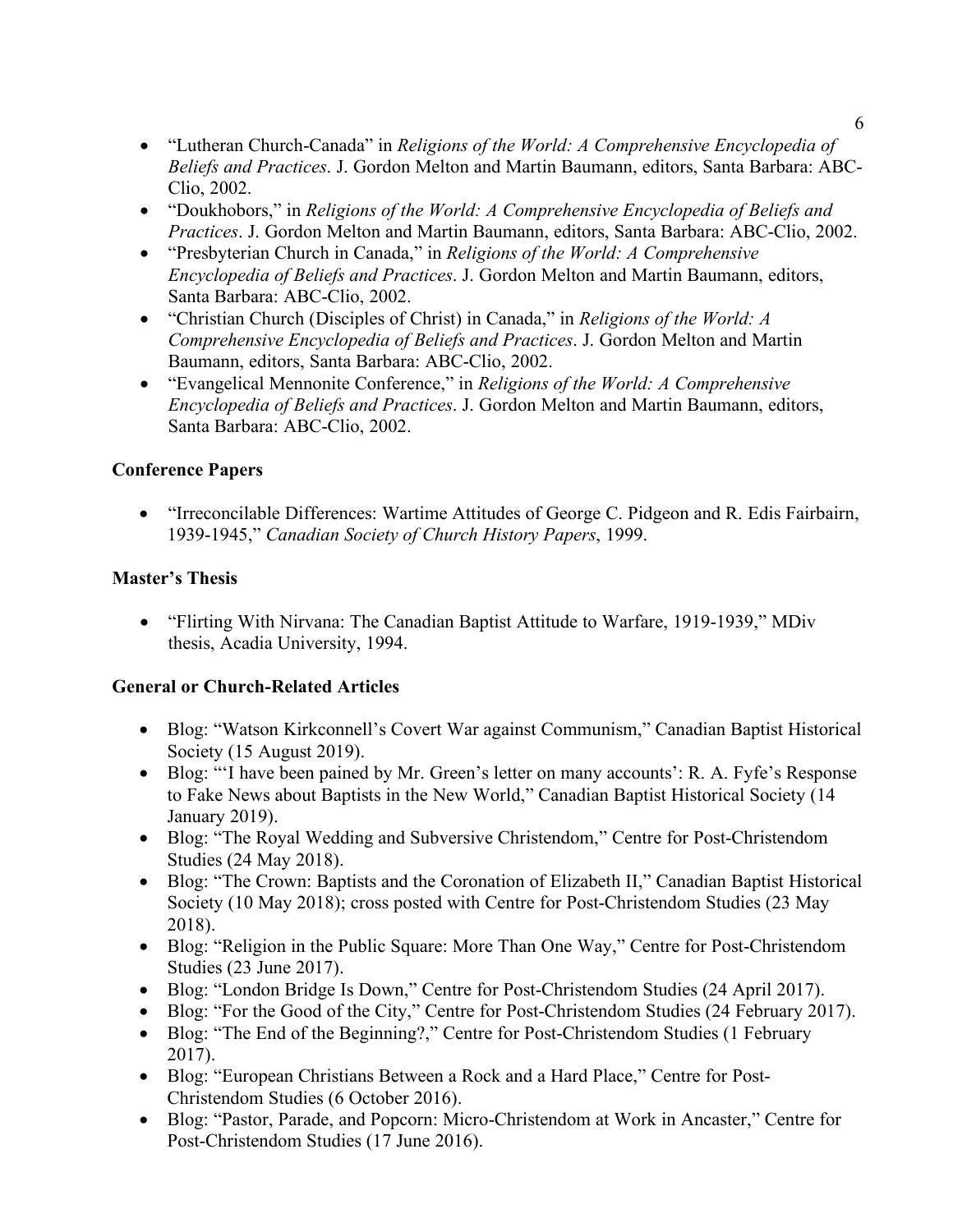- Blog: "The Enemy of Your Enemy Is *Not Always* Your Friend," Centre for Post-Christendom Studies (6 June 2016).
- Blog: "A Tale of Two Walls," Centre for Post-Christendom Studies (27 May 2016).
- Blog: "Immigrants to the Rescue! Christian Migration and the (Re)Birth of the Church," Centre for Post-Christendom Studies (19 April 2016).
- Blog: "John Kerry, Daesh (ISIL), and Genocide," Centre for Post-Christendom Studies (18 March 2016).
- Blog: "Pope and Patriarch in Cuba," Centre for Post-Christendom Studies (2 March 2016).
- Blog: "History and Post-Christendom," Centre for Post-Christendom Studies (26 January 2016).
- Blog: "Writing about War from a Comfortable Chair," *Faith Today* (January/February 2015).
- "War, Peace, and the Christian Way," *Faith Today* (January/February 2015): 30-34.
- "Canadian Churches and Armageddon," *Faith Today* (May/June 2014): 76.
- "Remembering the Early Days," *Canadian Baptist* (Summer 2013): 4.
- "Writing Your Local Church's History," in *Transforming Communities: Leading Congregational Change*. Editors, Joyce Bellous and Clint Mix. Toronto: BCOQ, 2008.
- "Evangelicals in Canada: A Brief History," *Faith Today* (March/April 2007): 24.
- "Wisdom on War for Evangelicals," *Faith Today* (January/February 2007): 24-26. (Honourable mention for 2008 Canadian Church Press Awards: "Features – Magazine")
- "How Then Shall We Live? Post Bill C-38, that is," *Faith Today* (November/December 2005): 33-34.
- "Apocalyptic Signs, or Nothing Out of the Ordinary?" *Atlantic Baptist* (April 1999): 26-27.

### **Book Reviews**

- *The Imperial Irish: Canada's Irish Catholics Fight the Great War, 1914-1918,* by Mark McGowan, Montreal/Kingston: McGill-Queen's University Press, 2017. Pp.392 in *Canadian Journal of Irish Studies* 42 (2019).
- *God and War: The Church of England and Armed Conflict in the Twentieth Century*, by Stephen G. Parker and Tom Lawson, editors. Farnham: Ashgate, 2012. Pp. 239 in *McMaster Journal of Theology and Ministry* (2013-2014).
- *Church History: Five Approaches to a Global Discipline*, by Dyron B. Daughrity, New York: Peter Lang, 2012. Pp. 289 in *McMaster Journal of Theology and Ministry* 14 (2012- 2013).
- *Four Views on the Spectrum of Evangelicalism*, by Andrew David Naselli and Collin Hansen, eds., Grand Rapids: Zondervan, 2011. Pp. 222 in *McMaster Journal of Theology and Ministry* 13 (2011-2012).
- *The View from Murney Tower: Salem Bland, the Late Victorian Controversies, and the Search for a New Christianity*, by Richard Allen, Toronto/Buffalo/London: University of Toronto Press, 2008. Pp. 524 in *The Journal of Religion* 91, 3 (July 2011): 406-407.
- *Parade of Faith: A Biographical History of the Christian Church*, by Ruth A. Tucker, Grand Rapids: Zondervan, 2011. Pp. 509 in *McMaster Journal of Theology and Ministry* 13 (2011- 2012).
- *Defending Constantine: The Twilight of an Empire and the Dawn of Christendom*, by Peter J. Leithart, Downers Grove: IVP, 2010. Pp. 373 in *Journal of Greco-Roman Christianity and Judaism* 8 (2011-2012): R46-R48.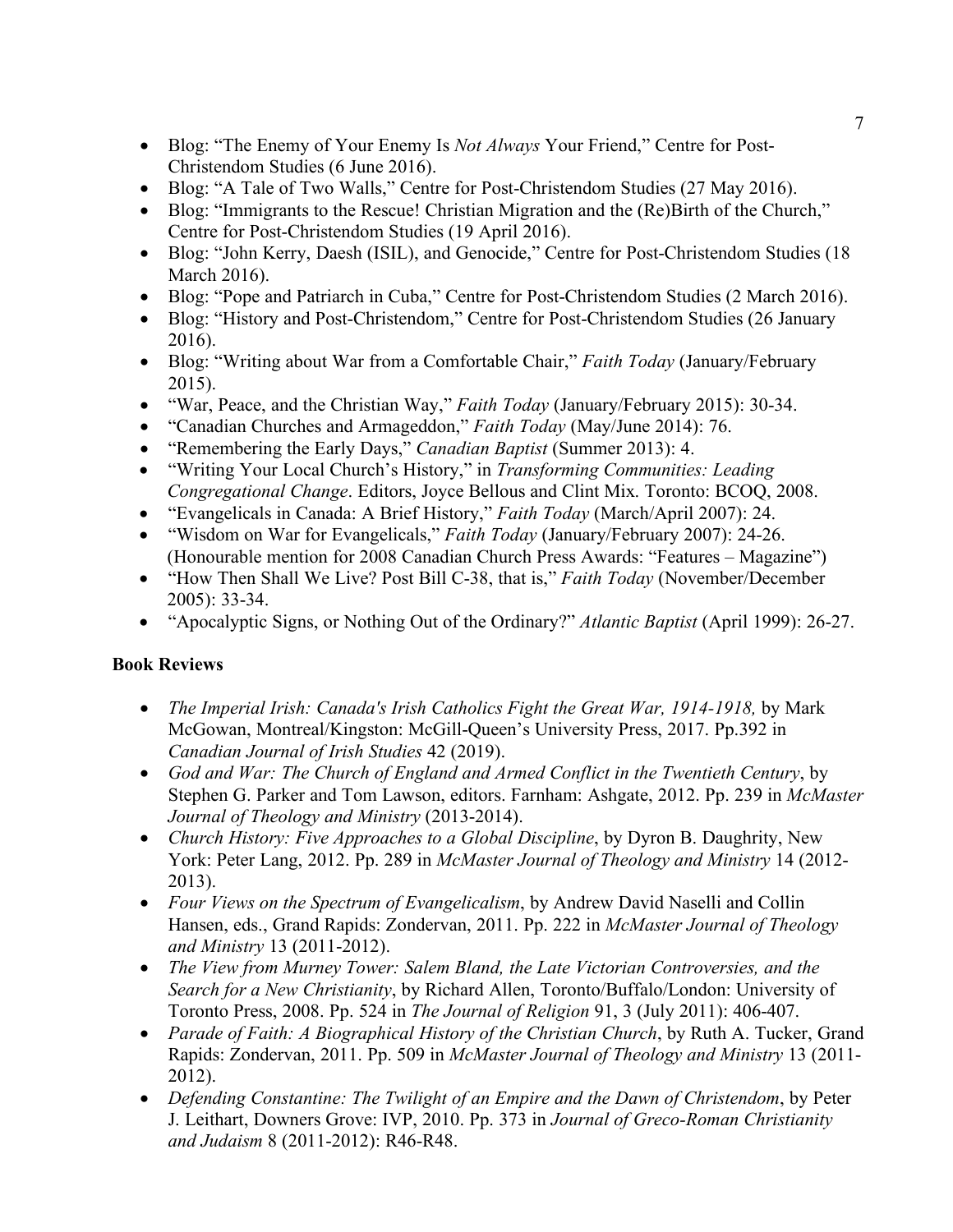- *Getting the Reformation Wrong: Correcting Some Misunderstandings*, by James R. Payton, Downers Grove: IVP, 2010. Pp. 272. in *McMaster Journal of Theology and Ministry* 12 (2010-2011).
- *Revival in the City: The Impact of American Evangelists in Canada, 1884-1914*, by Eric R. Crouse, Montreal/Kingston/London/Ithaca: McGill-Queen's University Press, 2005. Pp. 223. in *Ontario History* (Spring 2007): 122-123.
- *Biographical Dictionary of Evangelicals*, by Timothy Larsen, editor. Leicester/Downers Grove: Inter-Varsity Press, 2003. Pp. 789. in *Canadian Evangelical Review* (Autumn 2004): 69-70.

## **PAPERS AND PRESENTATIONS**

### **Academic**

- Royal Canadian Regiment Museum, London, ON, 2020 (*upcoming*) "'Not the greed of conquest, but native valour, the struggle for civilization, and the love of Motherland were in the fire in their souls that day': Canadian Protestant Rhetoric and the War in South Africa"
- Tri-History Conference (CCHS, HSEC, NEHA): Trauma and Survival in the Contemporary Church: Historical, Archival, and Missional Responses, Trinity College & Wycliffe College, Toronto, ON, 2019
	- "Canadian Anglicans and the Appeal of Postwar Pacifism, 1919-1939"
- Canadian Society of Church History, University of British Columbia, Vancouver, BC, 2019 "The Rise and Fall (and Resilience) of the Peace Movement among Presbyterians and the United Church in the Interwar Years, 1919-1939"
- Canadian-American Theological Association, University of British Columbia, Vancouver, BC, 2019

"The Boers standing in the way of progress in Africa must be swept aside:' Patriotism and Imperialism in the Canadian *Jewish Times* during the South African War"

- Canadian-American Theological Association, Wycliffe College, Toronto, ON, 2018 "'Will Russia Conquer the World?': The *Maritime Baptist's* Coverage of the Korean War"
- Baptist Military Chaplains Branch Retreat, Cornwall, ON, 2018 "'We Are Through with War': The Rise and Fall of Pacifism among Canadian Baptists Between the Two World Wars"
- Canadian Society of Church History, Ryerson University, Toronto, ON, 2017 "Watson Kirkconnell's Covert War against Communism"
- 28<sup>th</sup> Canadian Military History Colloquium, Laurier Centre for Military, Strategic and Disarmament Studies, Waterloo, ON, 2017
	- "Religion and The Great War: The Canadian Experience"
- Canadian Baptist Historical Society, Cambridge, ON, 2017 "The Life and Legacy of Chaplain William A. White, 1917-1918"
- Baptist Military Chaplains Branch Retreat, Cornwall, ON, 2016 "The Life and Legacy of Chaplain William A. White, 1917-1918"
- Canadian Military Chaplains Branch Retreat, Cornwall, ON, 2016 "Canadian Churches and the First World War"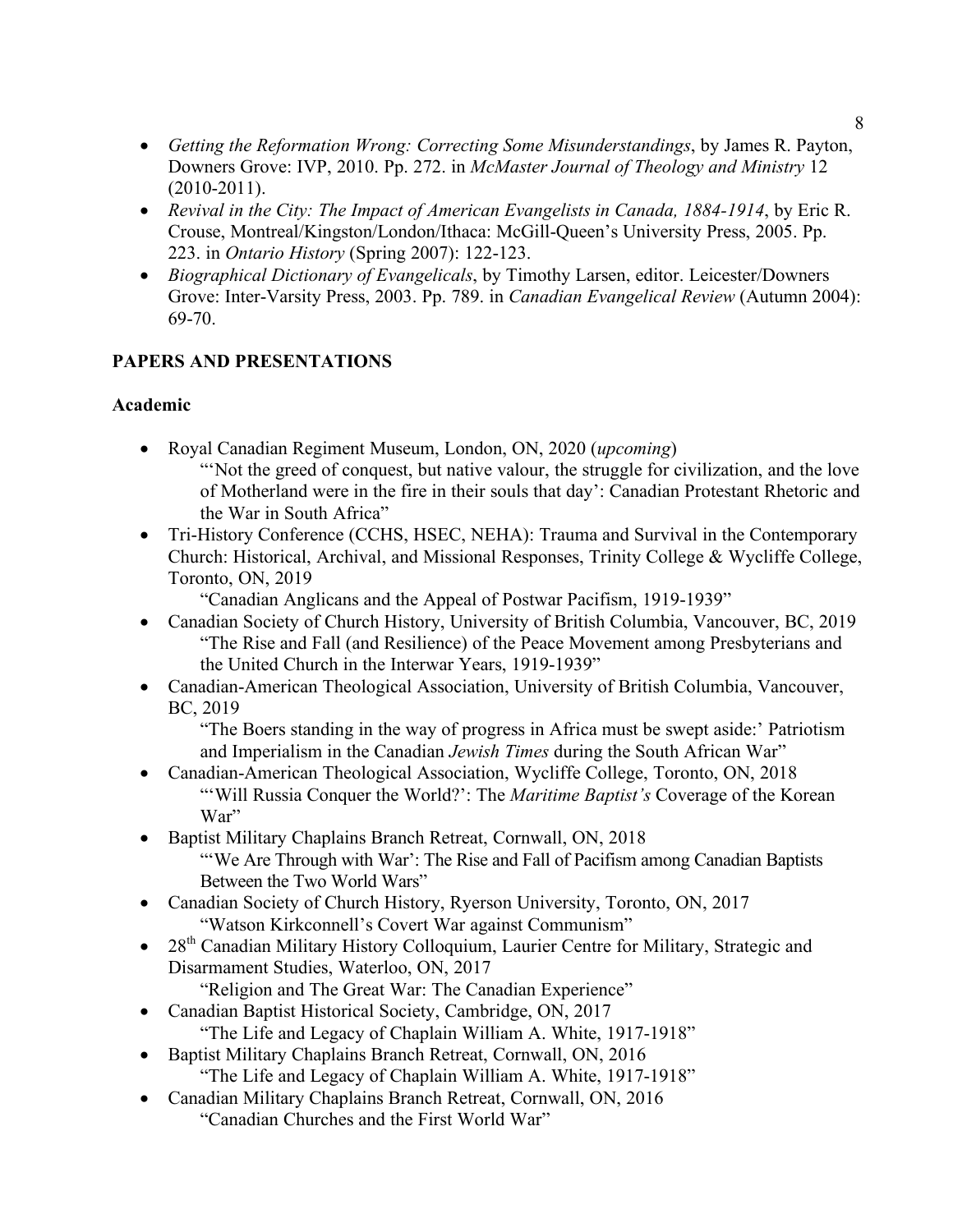• Inaugural Lecture for Centenary Chair of World Christianity, McMaster Divinity College, ON, 2015

"The Armenian Genocide and Its Implications for the Teaching of Global Christianity: Some Reflections for Evangelicals"

- Seventh International Conference on Baptist Studies, Manchester, UK, 2015 "Revival, War, and Empire-Building among British, Australian, Canadian, South African and New Zealand Baptists during the South African War, 1899-1902"
- Canadian Society of Church History, University of Ottawa, ON, 2015 "The old imperial traditions are being modified': The Evolution of Imperialism among Canadian Protestants, 1919-1939"
- Humber School of Liberal Arts and Sciences, Toronto, ON, 2014 "Apocalypse Now: Canadian Churches and the First World War"
- Canadian Society of Presbyterian History, Knox College, Toronto, ON, 2014 "Battling Boers, Huns, and Turks: Presbyterians and the Pursuit of Justice in the Boer War and Great War"
- Canadian Military Chaplains Branch Retreat, Cornwall, ON, 2014 "Canadian Churches on the Eve of the Apocalypse"
- Joint Panel of the Canadian Historical Association and the Canadian Society of Church History, Brock University, ON, 2014
	- "A War to End Genocide: Canadian Protestants and the Armenians"
- British Association for Canadian Studies, London, UK, 2014 "Whatever Happened to the British Empire? Canadian Methodist (then United Church) Views of Nation and Empire from the First World War to the Korean War"
- Baptist Historical Society, Regent's Park College, Oxford University, UK, 2014 "Baptist Involvement in War and Baptist Attitudes to War "
- Canadian Baptist Historical Society, McMaster Divinity College, 2014 "South Africa to the Somme: The Legacy of the Boer War for Canadian and New Zealand Baptists in the Great War"
- RZIM, McMaster Divinity College, ON, 2013
	- "Dealing with the Dark Side: Church History and Apologetics"
- Sixth International Conference on Baptist Studies, Wake Forest, North Carolina, 2012 "Canadian and American Baptist Self-Perceptions in the Age of Imperialism"
- Baptist Historical Society, Regent's Park College, Oxford University, UK, 2012 "Same Rhetoric, Different War: Canadian Baptist Responses to the Boer War and the First World War"
- Canadian Society of Church History, University of Waterloo/Wilfrid Laurier University, ON, 2012
	- "Canadian Protestant Churches and the South African War: Prelude to the Great War"
- Baptists and War Conference, co-sponsored by Andrew Fuller Centre for Baptist Studies and the Canadian Baptist Historical Society, Louisville, Kentucky, 2011 "The Nile Expedition, New Imperialism and Canadian Baptists, 1884-1885"
- Conference on Globalization of Christianity, McMaster Divinity College, ON, 2011 "Thor and Allah...in a hideous, unholy confederacy': The Armenian Genocide in the Canadian Protestant Press"
- Canadian Society of Church History, University of New Brunswick & St. Thomas University, Fredericton, 2011

"Canadian Churches and War: An Introduction"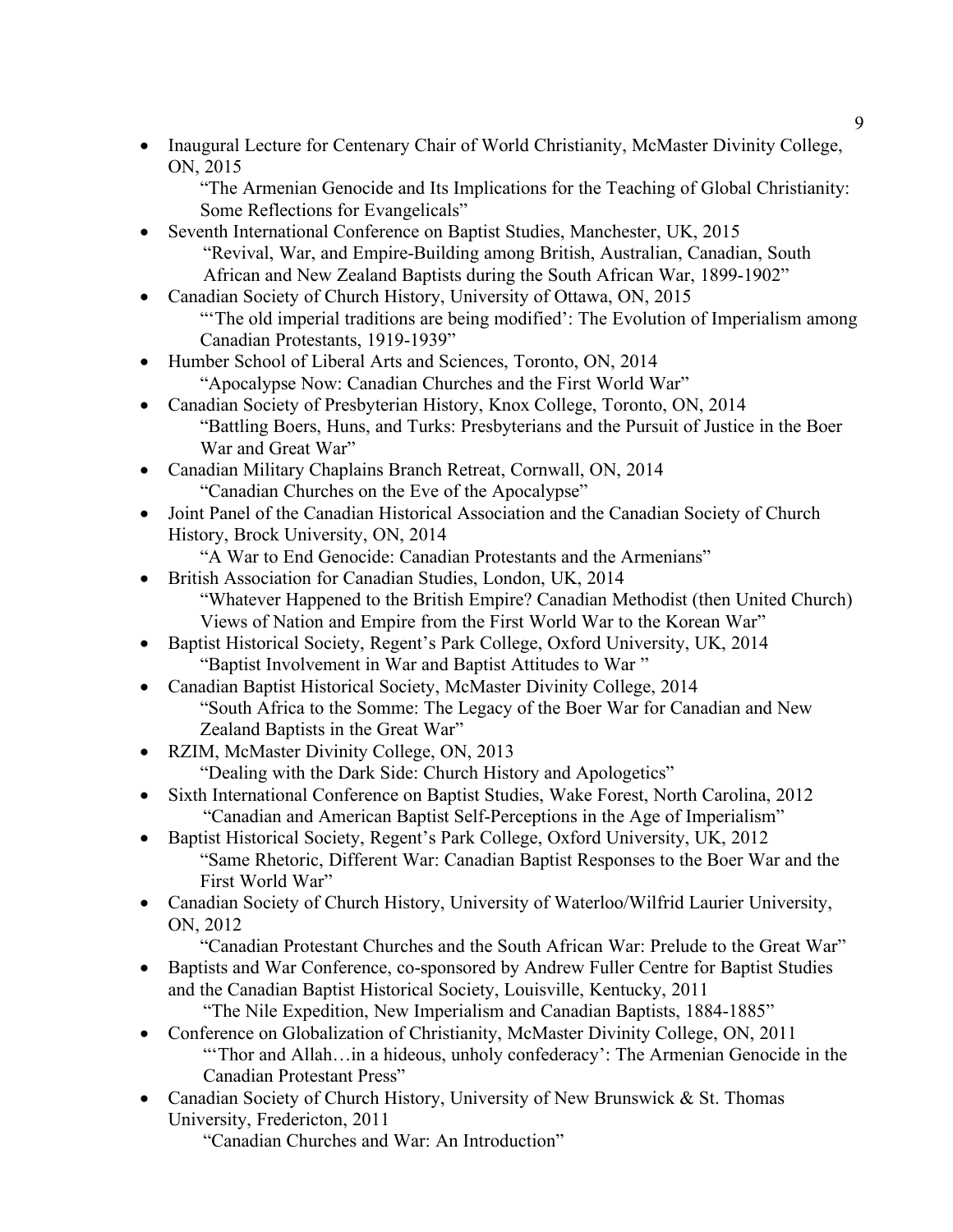- Joint Conference of Canadian Catholic Historical Association and American Catholic Historical Association, University of St. Michael's College, Toronto, 2011 "Canadian Protestants and the Conscription Crisis, 1917-1918"
- Royal Nova Scotia Historical Society, Halifax, 2010 "The Great Association in the Sky': Maritime Baptists and the War of 1812"
- Andrew Fuller Centre for Baptist Studies, Louisville, Kentucky, 2009 "Canadian Baptists and Late-Victorian Imperial Spirituality"
- Theology Conference on the Dark Night of the Soul, McMaster Divinity College, 2009 "The Folly of Wishing for Persecution"
- American Society of Church History, Montreal, 2009 "'The Empire is safe for the future': Constructing Little Imperialists in the Late-Victorian Canadian Protestant Children's Press"
- Canadian Baptist Historical Society, Heritage Seminary, 2009 "Ontario Baptists and the War of 1812"
- Bingham Colloquium: The Church Then and Now, McMaster Divinity College, 2008 "When the Blood of the Martyrs Was Not Enough: A Survey of Places Where the Church Was Wiped Out"
- Canadian Society of Church History, University of British Columbia, 2008 "When Friends and Neighbors Became Enemies: Canadian Baptists and the War of 1812"
- Bingham Colloquium: Empire in the New Testament, McMaster Divinity College, 2007 "The Church Fathers and the Roman Empire"
- Canadian Society of Church History, University of Saskatchewan, 2007 "Traitor, Half-Breeds, Savages and Heroes: Canadian Baptist Newspapers and Constructions of the Riel Rebellion in 1885"
- Canadian Baptist Historical Society, Tyndale Seminary, 2006 "The Canadian Baptist Press at the Beginning of the Twentieth Century"
- Ecclesiastical History Society, Cardiff University, Wales, 2006 "'The Stupidest Race of White People in the World': Canadian Protestant Support for Replacing the Boer Religion with the British Religion during the South African War, 1899-1902"
- Fourth International Conference on Baptist Studies, Acadia University, NS, 2006 "When Missionaries Were Hated: An Examination of the Canadian Baptist Defense of Imperialism and Missions during the Boxer Rebellion, 1900"
- World Faiths Forum, Ahmadiyya Muslim Colloquium on War, Religion and Terrorism, McMaster University, 2005
	- "Christianity and the War on Terrorism"
- Canadian Society of Church History, University of Western Ontario, 2005 "'Forming Sound Public Opinion': The Late-Victorian Canadian Protestant Press and Nation-Building"
- Presidential Address: Canadian Society of Church History, University of Manitoba, 2004 "'Citizens of that Mighty Empire': Imperial Sentiment among Students at Wesley College, 1897-1902"
- Canadian Historical Association, Dalhousie University, 2003
	- "A Clear and Present Danger: An Exploration of the Canadian English Protestant Churches' Support for the British against the Boers in the South African War, 1899- 1902"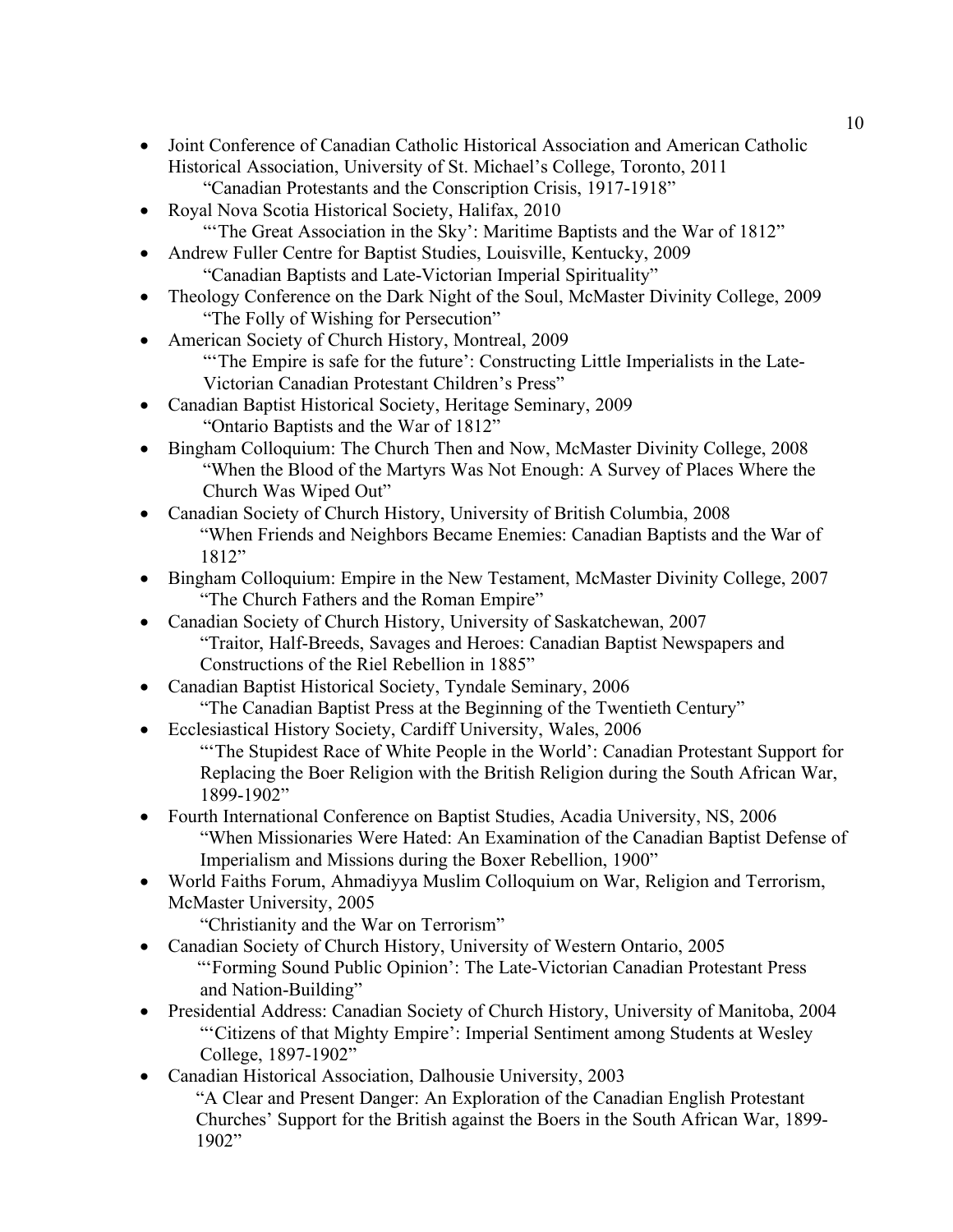• Joint Panel on "Violence and Religion" co-sponsored by the Canadian Society for the Study of Religion (CSSR), the Canadian Society of Biblical Studies (CSBS), and the Canadian Theological Society (CTS), Dalhousie University, 2003

"Love for the Queen and Support for the War: An Exploration of Canadian English Protestant Attitudes to Queen Victoria, 1901"

- Faculty Colloquium, Tyndale University College, 2003 "'Were We in the Habit of Deifying Monarchs': A Brief Look at Canadian English Protestants and the Death of Queen Victoria, 1901"
- Joint Panel sponsored by Tyndale University College, 2002
	- "Is The Lack of An Evangelical Mind the Cause of the Dechristianisation of Culture?"
- Canadian Baptist Historical Society, McMaster Divinity College, 2001
	- "Just Cause, Just Means: Britain against the Boers in the *Canadian Baptist*, 1899-1902,"
- Joint panel sponsored by Tyndale University College, 2001 "The Christian Response to the Recent Terrorist Attacks in the US"
- Joint panel on "Religion and the Writing of the Young Dominion" co-sponsored by the Canadian Society for the Study of Religion (CSSR), the Association of Canadian College and University Teachers of English (ACCUTE), and the Canadian Association for
	- Commonwealth Literature and Language Studies (CACLALS), University of Laval, 2001 "Passion for Empire: War Poetry Published in the Canadian English Protestant Press During the South African War, 1899-1902."
- Canadian Society of Church History, University of Laval, 2001 "Sin in the Camp: The Day of Humble Supplication in the Anglican Church in Canada in the Early Months of the South African War"
- Canadian Baptist Historical Society, McMaster Divinity College, 1999 "Flirting With Nirvana: The Canadian Baptist Attitude to Warfare, 1919-1939"
- Canadian Society of Church History, Bishop's University, 1999 "Irreconcilable Differences: Wartime Attitudes of George C. Pidgeon and R. Edis Fairbairn, 1939-1945"
- Seventh Canadian Baptist Heritage Conference, Hayward Lectures, Acadia University, 1998 "Flirting With Nirvana: The Canadian Baptist Attitude to Warfare, 1919-1939"

# **Popular & Public**

- CBOQ Orientation, Fair Havens, ON, 2019 "Baptist History and Polity"
- Chapel, McMaster Divinity College, ON, 2019 "Desert Spirituality"
- Dissertation and Research Colloquy, McMaster Divinity College, 2019 "Serendipity and Research"
- DPT Retreat, McMaster Divinity College, 2018 "Serendipity and Research"
- CBOQ Orientation, Fair Havens, ON, 2018 "Baptist History and Polity"
- Chapel, McMaster Divinity College, ON, 2018 "Similar Stories, Different Songs"
- West Toronto Chinese Community Church, Mississauga, ON, 2018 "Similar Stories, Different Songs"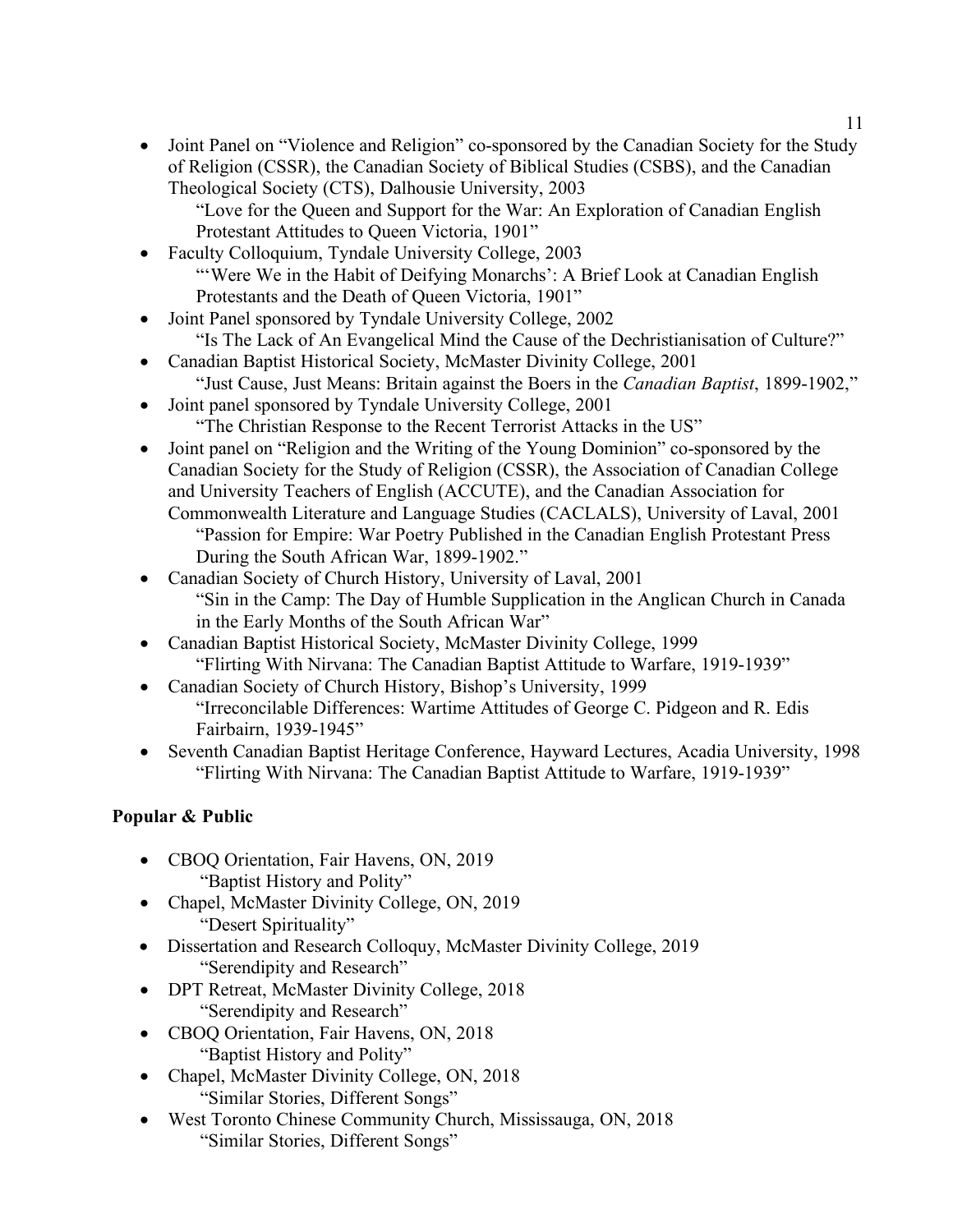- Teaching Colloquy, McMaster Divinity College, ON, 2018 "The Upside-down Professor"
- Teaching Colloquy, McMaster Divinity College, ON, 2018 "Teaching Theology"
- West Highland Baptist, Hamilton, ON, 2018 "Christian Perspectives on War and Peace" (a six-week series)
- Ancaster Village Church, Ancaster, ON, 2018 "Instruments of Our Own Destruction"
- Oxford-Brant Baptist Women Spring Rally, Woodstock, ON, 2017 "Baptist Women and Education in Nineteenth Century Ontario"
- CBOQ Orientation, Fair Havens, ON, 2017 "Baptist History and Polity"
- West Toronto Christian Community Church, Mississauga, ON, 2017 "Instruments of Our Own Destruction"
- First Baptist Church, Simcoe, ON, 2017 "The Church in the Modern World" (a six-week series)
- Dissertation and Research Colloquy, McMaster Divinity College, 2017 "Serendipity and Research"
- Lorne Park Baptist Church, Mississauga, ON, 2016 "Baptist History and Polity" (a two-week series)
- Chapel, McMaster Divinity College, ON, 2016 "Instruments of Our Own Destruction"
- Eucharist Church, Hamilton, ON, 2016 "The Origin of the Apostle's Creed"
- West Toronto Christian Community Church, Mississauga, ON, 2016 "A Tale of Two Johns: Lessons from the Lives of John Mark and John Wesley"
- Mount Hamilton Baptist Church, Hamilton, ON, 2016 "Welcome to the Team"
- Logos Baptist Church, Mississauga, ON, 2016
	- "A Tale of Two Johns: Lessons from the Lives of John Mark and John Wesley"
- Good News Church, Cambridge, ON, 2016 "The Restoration Business"
- CBOQ Orientation, Fair Havens, ON, 2016 "Baptist History and Polity"
- North Burlington Baptist Church, Burlington, ON, 2016 "Medieval Christianity" (a four-week series)
- Teaching Colloquy, McMaster Divinity College, ON, 2016 "The Upside-down Professor"
- First Baptist Church, Simcoe, ON, 2016 "The Reformation" (a six-week series)
- West Toronto Christian Community Church, Mississauga, ON, 2015 "The Touch of the Master's Hand"
- Burtch Baptist Church, ON, 2015 "The Restoration Business"
- West Highland Baptist, Hamilton, ON, 2015
	- "Evangelicalism: Its Past, Present, and Future" (an eight-week series)
- Scarborough Chinese Baptist Church Retreat, Barrie, ON, 2015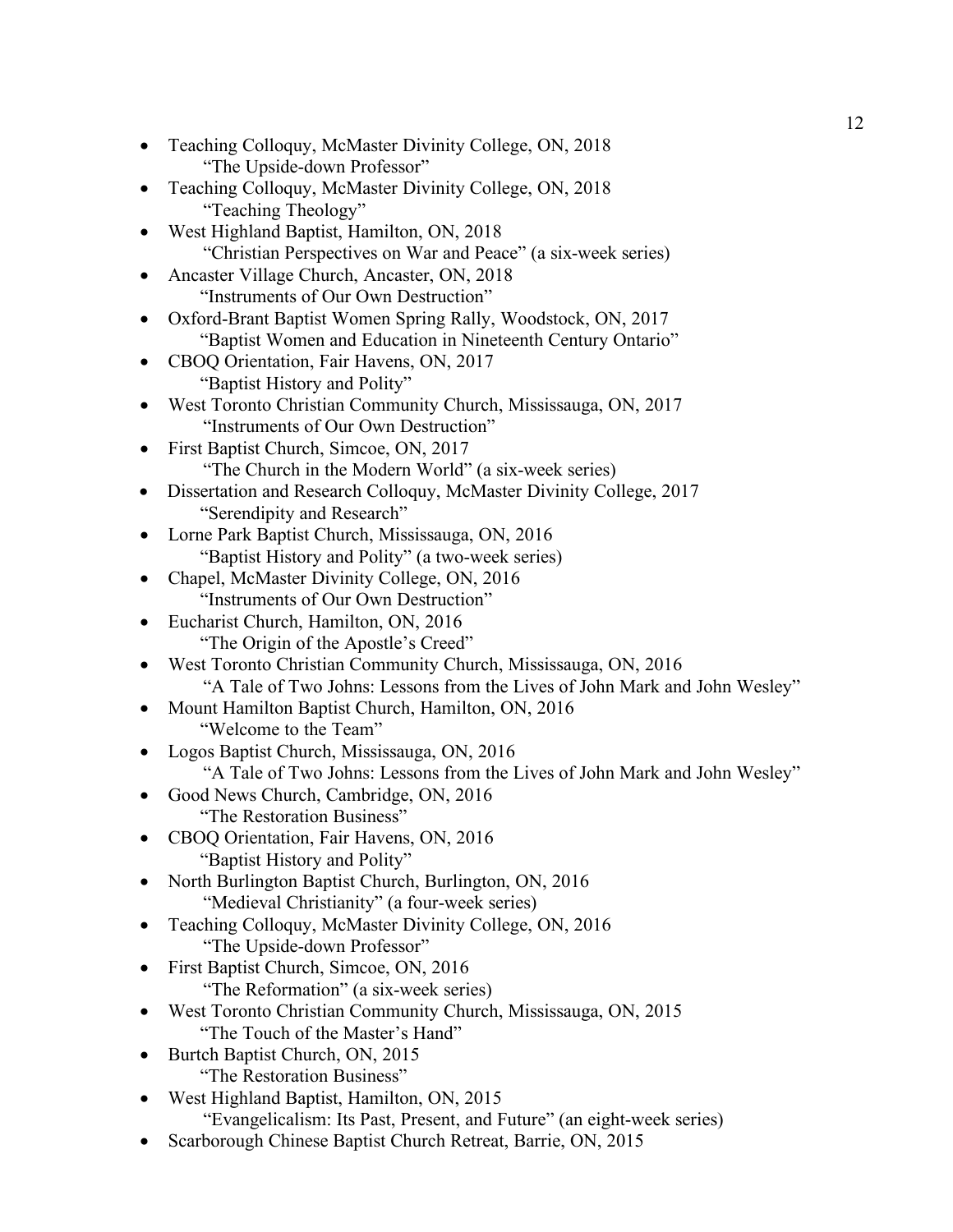"Heroes of the Faith" (a four-part series)

- CBOQ Orientation, Fair Havens, ON, 2015 "Baptist History and Polity"
- First Baptist Church, Simcoe, ON, 2015 "Medieval Christianity" (a six-week series)
- True City Conference, Hamilton, ON, 2015 "Evangelicals and Revivalism: The Good, the Bad, and the Crazy"
- North Burlington Baptist Church, Burlington, ON, 2015 "From Christ to Constantine: Early Christian History" (a four-week series)
- Dissertation and Research Colloquy, McMaster Divinity College, 2015 "Serendipity and Research"
- Church on the Rock, Hamilton, ON, 2015 "From Christ to Constantine: Early Christian History" (an eight-week series)
- Shiloh Baptist Church, Toronto, ON, 2014 "Oil and Water Can Mix"
- Chapel, McMaster Divinity College, ON, 2014 "A Tale of Two Johns: Lessons from the Lives of John Mark and John Wesley"
- CBOQ Board Retreat, Guelph, ON, 2014 "Baptist History, Theology, Polity, and Trajectories"
- West Highland Baptist, Hamilton, ON, 2014 "From Christ to Constantine: Early Christian History" (an eight-week series)
- CBOQ Orientation, Fair Havens, ON, 2014 "Baptist History and Polity"
- First Baptist Church, Simcoe, ON, 2014
- "From Christ to Constantine: Early Christian History" (an eight-week series) • True City Conference, Hamilton, ON, 2014
	- "The Good, the Bad, and the Ugly: The Two Kingdoms throughout Church History"
- Teaching Colloquy, McMaster Divinity College, ON, 2014 "The Upside-down Professor"
- Logos Baptist Church, Mississauga, ON, 2014 "Desert Values: St. Anthony and the Christian Life"
	- Chapel, McMaster Divinity College, ON, 2013 "Give thanks. Are you crazy?"
- West Highland Baptist Church, Hamilton, ON, 2013 "New Atheism and a Christian Response" (a nine-week series)
- Durham Baptist Church, Durham, ON, 2013 "The Restoration Business"
- CBOQ Assembly, Toronto, ON, 2013 "Being Baptist 101"
- DVHS Graduation, Caledon, ON, 2013 "Graduation Address"
- Ancaster High School Faith Club, ON, 2013 "Apostles Creed"
- CBOQ Orientation, Fair Havens, ON, 2013 "Baptist History and Polity"
- West Highland Baptist Church, Hamilton, ON, 2013 "St. Augustine: The Touch of the Master's Hand"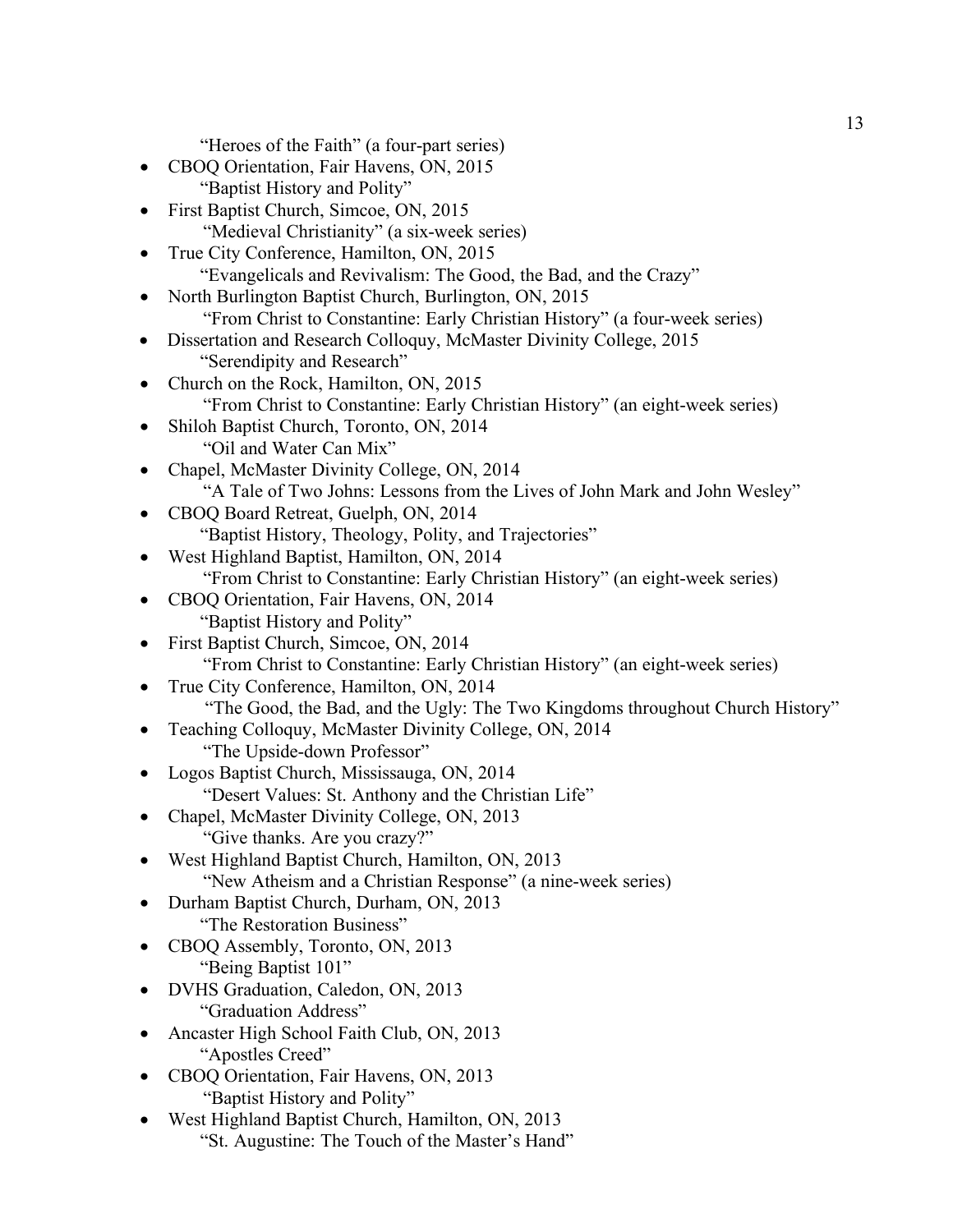- Dissertation and Research Colloquy, McMaster Divinity College, 2013 "Serendipity and Research"
- West Highland Baptist Church, Hamilton, ON, 2013 "Church History in the Modern Age" (a nine-week series)
- Campbellford Baptist Church, Campbellford, ON, 2012 "The Restoration Business"
- Chapel, McMaster Divinity College, ON, 2012 "Mother Teresa: Taking Up the Cross"
- United Church, Vittoria, ON, 2012
	- "St. Augustine: The Touch of the Master's Hand"
- CBOQ Orientation, Fair Havens, ON, 2012 "Baptist History and Polity"
- Perspectives on the World Christian Movement, St. Catharines, ON, 2012 "Eras of Mission History"
- Logos Baptist Church, Mississauga, ON, 2012 "John the Baptist"
- Homeschool High School COOP, Dundas, ON, 2012 "Debate" (a twelve-week series)
- Teaching Colloquy, McMaster Divinity College, ON, 2012 "The Upside-down Professor"
- West Highland Baptist Church, Hamilton, ON, 2012 "The Reformation" (an eight-week series)
- Chapel, McMaster Divinity College, ON, 2012 "St. Augustine: The Touch of the Master's Hand"
- Homeschool High School COOP, Dundas, ON, 2011 "Canadian Civics" (a twelve-week series)
- CBOQ Trent Valley Association, Campbellford, ON, 2011 "Practical Tips on How to Prepare and Deliver a Message"
- CBOQ Orientation, Fair Havens, ON, 2011 "Baptist History and Polity"
- Rawdon Street Baptist Church, Brantford, ON, 2011 "The End of Evil"
- Rawdon Street Baptist Church, Brantford, ON, 2011 "Oil and Water Can Mix"
- Young Life Leader's Retreat, Orlando, Florida, 2011 "*Historia Magistra Vitae*" (a six-part series)
- West Highland Baptist Church, Hamilton, ON, 2011 "Spiritual Disciplines in the Early Church"
- West Highland Baptist Church, Hamilton, ON, 2011 "Contending for the Faith"
- Rawdon Baptist Church, Brantford, ON, 2010 "The Sixth Sense"
- Rawdon Street Baptist Church, Brantford, ON, 2010 "Fatal Distraction"
- West Highland Baptist Church, Hamilton, ON, 2010 "An Ancient Faith in a (post) Modern World" (a twelve-week series)
- Heartshill Bible Church, Stoke-On-Trent, UK, 2010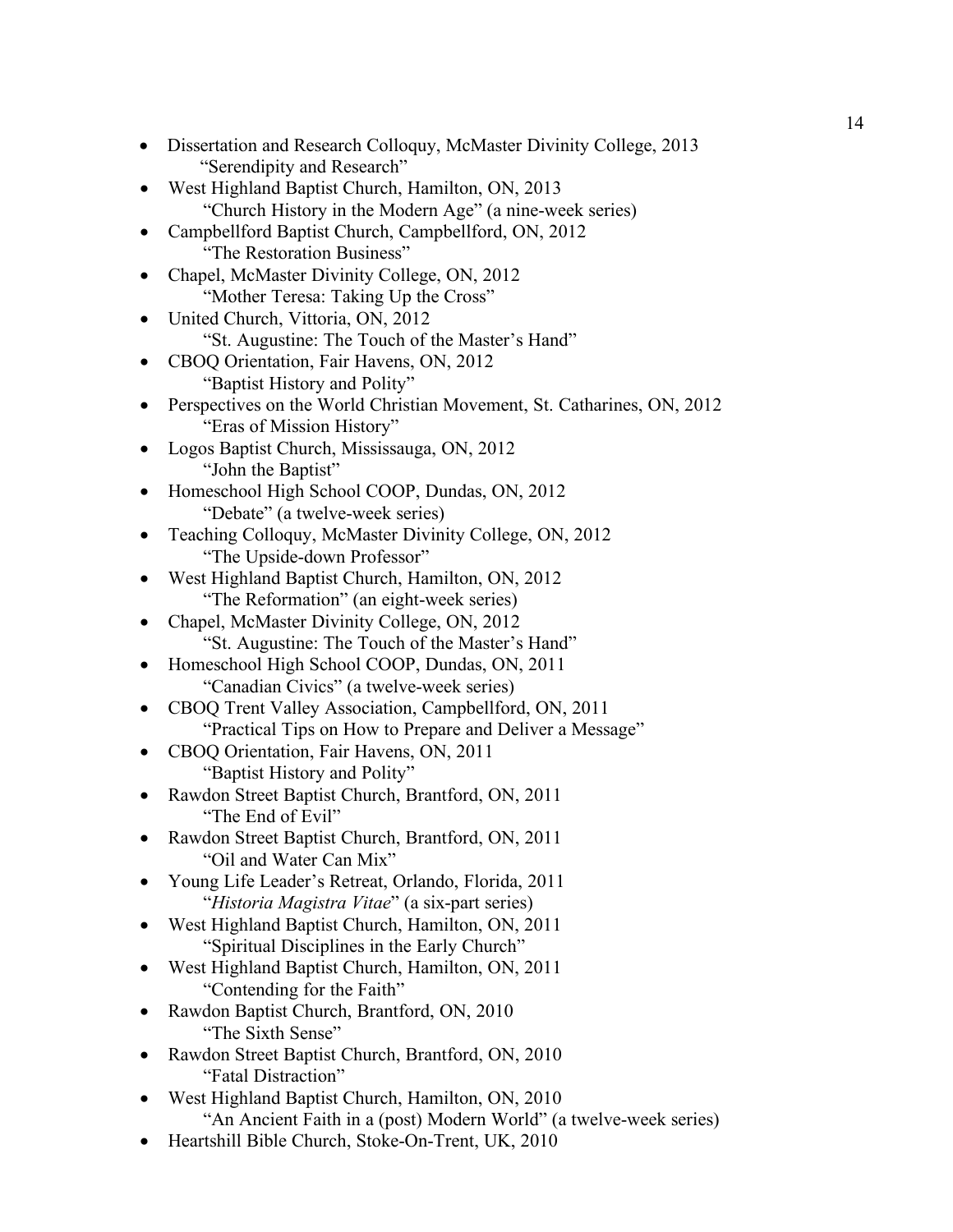"Fatal Distraction"

- Newcastle Baptist Church, Newcastle, UK, 2010
	- "The *Gospel of Judas*, and the Formation of the New Testament Canon"
- Renfrew Baptist Church, Vancouver, BC, 2010 "The Sixth Sense"
- Renfrew Baptist Church, Vancouver, BC, 2010 "Fatal Distraction"
- Brock Christian Fellowship, Brock University, 2010 "The Formation of the New Testament Canon"
- Mountsberg and Westover Baptist Churches, ON, 2010 "The Charge"
- CBOQ Orientation, Fair Havens, ON, 2010 "Baptist History and Polity"
- Homeschool High School COOP, Dundas, ON, 2010 "War in the Twentieth Century" (a twelve-week series)
- Fraser Presbyterian Church, Tottenham, ON, 2010 "The Tome of the Unknown Soldier"
- West Highland Baptist Church, Hamilton, ON, 2009 "From the Fall of Rome to the Fall of Constantinople: A History of Medieval Christianity" (a twelve-week series)
- Homeschool High School COOP, Dundas, ON, 2009 "Christian Apologetics" (a twelve-week series)
- West Highland Baptist Church, Hamilton, ON, 2009 "Christian *vs* Muslim: A History of the Crusades"
- West Highland Baptist Church, Hamilton, ON, 2009 "Perpetua and Felicitas: Ancient-Future Heroes"
- CBOQ Orientation, Fair Havens, ON, 2009 "Baptist History and Polity"
- West Highland Baptist Church, Hamilton, ON, 2009
	- "From Christ to Constantine: A History of Early Christianity" (a twelve-week series)
- West Highland Baptist Church, Hamilton, ON, 2008 "*The Gospel of Judas* & the Formation of the Canon"
	-
	- West Highland Baptist Church, Hamilton, ON, 2008 "*The Gospel of Judas* & the Lucky Winner Thesis"
- Fraser Presbyterian Church, Tottenham, ON, 2008 "Athanasius *Contra Mundum*"
- CBOQ Orientation, Jackson Point, ON, 2008 "Baptist History and Polity"
- Walton Memorial United Church, Oakville, ON, 2008 "*The Gospel of Judas* & the Formation of the Canon"
- Walton Memorial United Church, Oakville, ON, 2008 "*The Gospel of Judas* & the Lucky Winner Thesis"
- Niagara-Hamilton Baptist Association, Welland, ON, 2007 "Problems and Possibilities for Christianity in Canada"
- Harmony Baptist Church, Hamilton, ON, 2006 "*The DaVinci Code*"
- Harmony Baptist Church, Hamilton, ON, 2006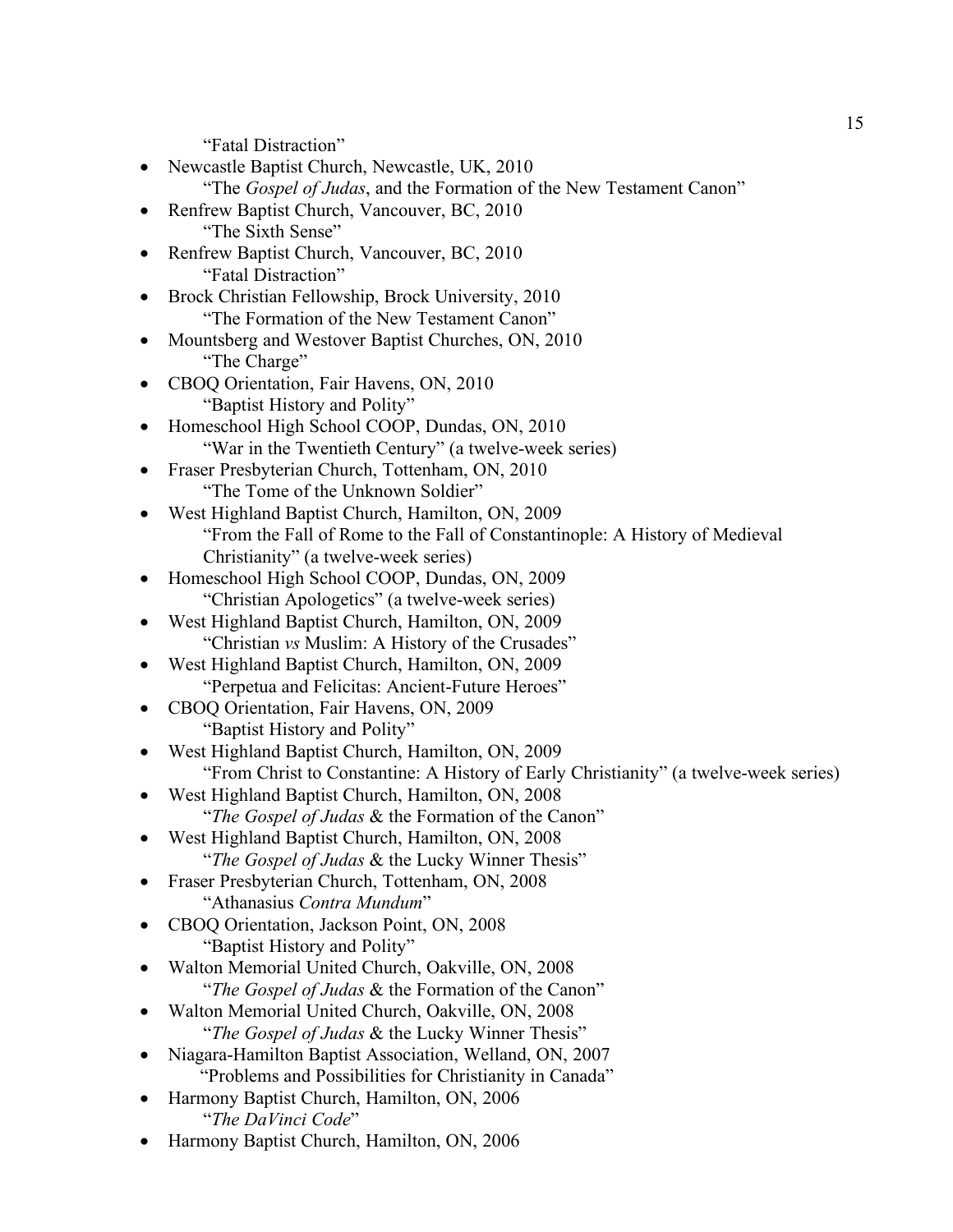"*The Gospel of Judas* & the Formation of the Canon"

- Newcastle Baptist Church, Newcastle, UK, 2006 "*The DaVinci Code*"
- Fraser Presbyterian Church, Tottenham, ON, 2006 "Formation of the New Testament Canon"
- Kipling Avenue Baptist Church, Toronto, ON, 2006 "A Source of Security in an Insecure World"
- Fraser Presbyterian Church, Tottenham, ON, 2003 "Early Christian History and the Book of Acts" (a five-week series)
- Fraser Presbyterian Church, Tottenham, ON, 2003 "Reformation Leaders: Martin Luther, John Calvin, John Knox, Women of The English Reformation" (a four-week series)

## **MEDIA ENGAGEMENTS**

- TV Interview: 8 November 2016 "US Evangelicals and the Election, " (Crossroads Television System)
- TV Interview: 27 October 2016 "William McMaster and the Founding of McMaster University" (Crossroads Television System)
- Radio Interview: 31 August 2016: "Todd Bentley" (CFRB 1010 John Moore Show)
- News Interview: 21 July 2016 "Todd Bentley" (CBC Hamilton)
- TV Interview: 17 May 2010 "Just War *vs* Pacifism" (Crossroads Television System)
- TV Interview: 29 March 2010 "Benedict XVI, sex scandal, and resignation" (CHCH Hamilton)
- Radio Interview: 19 February 2008 "*Gospel of Judas*" (Faith FM 94.3)
- Radio Interview: 13 October 2007 "*Gospel of Judas*" (Joy 1250)
- TV Interview: Summer 2007 "Catholic Church's pronouncement on the true church" (CHCH Hamilton)
- Radio Interview: 23 May 2006 "*Da Vinci Code*" (Faith FM 94.3)
- Radio Interview: 22 May 2006 "*Da Vinci Code*" (Faith FM 94.3)
- TV Interview: 19 May 2006 "*Da Vinci Code*" (CHCH Hamilton)
- Movie Documentary Interview: 18 May 2006 "church and war" (John Campea Films)
- TV Interview: 9 May 2006 "church/state relations gay marriage" (Crossroads Television System)
- TV Interview: 12 April 2006 "*Da Vinci Code*, *Gospel of Judas*" (CHCH Hamilton)
- Newspaper Interview: 8 February 2006 "separation of church and state" (*Hamilton Spectator*)
- TV Interviews (x2): 20 April 2005 "Pope Benedict XVI" (CHCH Hamilton) (two different interviews/panels for two different CHCH shows)
- TV Interview: 4 April 2005 "Pope John Paul II" (CHCH Hamilton)
- TV Interviews (x3): 1 April 2005 "Pope John Paul II" (CHCH Hamilton) (three different interviews/panels for three different CHTV shows)
- Radio Interview: 1 April 2005 "Pope John Paul II" (Wave 947 Hamilton)
- Radio Interview: 1 April 2005 "Pope John Paul II" (K-Lite FM Hamilton)
- TV Interview: 23 March 2005 "Pope John Paul II" (CHCH Hamilton)
- TV Interview: 17 March 2005 "Easter" (Crossroads Television System)
- Newspaper Interview: 16 March 2005 "Easter" (Mohawk College newspaper)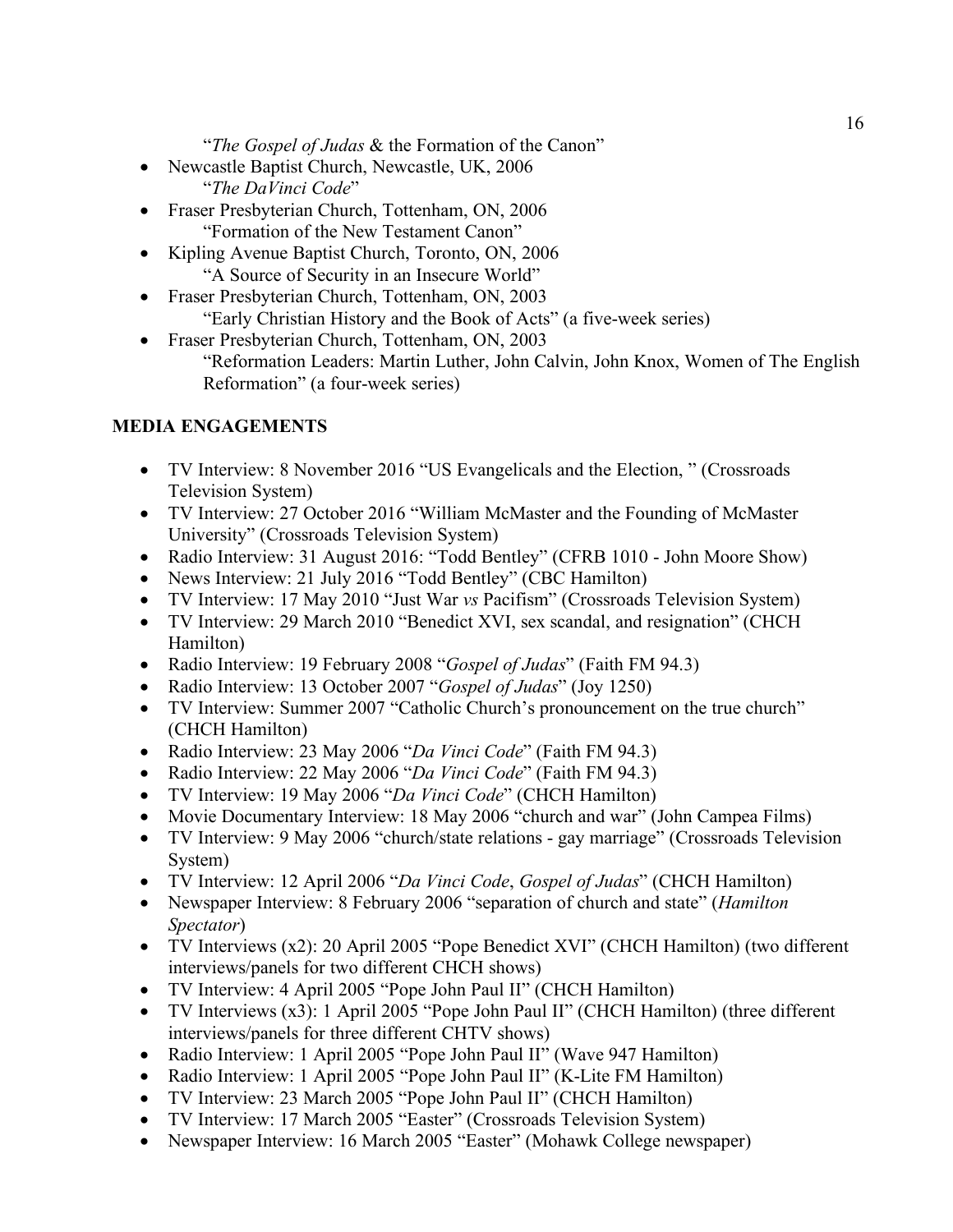### **CONSULTATIONS**

- CBOO, Board Retreat, 2014
- CBOQ, Communal Discernment, 2014
- West Highland Baptist Church, Hamilton, ON, Statement of Faith Revisions, 2013

### **RESEARCH GRANTS, RESEARCH LEAVES & AWARDS**

- Lynn E. May Study Grant, Southern Baptist Historical Library and Archives, 2019 o Baptists and the Opium Wars
- McMaster Arts Research Board Spring Conference Grant, 2015
	- o International Conference of Baptist Studies, Manchester, UK
- Dr. Stephen Speisman Bursary, Ontario Jewish Archives, Blankenstein Family Heritage Centre, 2015
	- o Canadian Jews and the South African War
- Lynn E. May Study Grant, Southern Baptist Historical Library and Archives, 2014 o American Baptist Reporting on the Armenian Genocide, 1915-1919
- Distinguished Alumnus Award, Tyndale University College, 2012
- Twelve-Month Faculty Research Leave, 2010-2011
- Lilly Research Expense Grant, 2010-2011
	- o Canadian, American, British, South African and Australian Baptist Views of the South African War, 1899-1902
- SSHRC Standard Research Grant, 2009-2012
	- o Canadian Protestant Churches and Constructions of Empire and Nation, 1899-1945
- Lynn E. May Study Grant, Southern Baptist Historical Library and Archives, 2009
	- o Baptists and the War of 1812
- McMaster Incentive Fund, 2007-2009
- Acadia Center for Baptist and Anabaptist Studies Research Grant, Acadia University, 2006
- Acadia Center for Baptist and Anabaptist Studies Research Grant, Acadia University, 2001
- Dr. Sydney G. Grant Prize, Acadia, 1994
- Edward Manning Saunders Prize in Theology for best MDiv thesis, Acadia, 1994
- Robert MacGregor Fraser Prize, Acadia, 1994
- Dr. Alexander Gibson Memorial Scholarship, Acadia, 1993
- B.D. Stevens Scholarship, Acadia, 1993
- Edward Manning Saunders Prize in Theology for Biblical Studies 6013, Acadia, 1993
- Edward Manning Saunders Prize in Theology for Biblical Studies 6023, Acadia, 1993
- ADC Alumni Association Scholarship, Acadia, 1992
- Emma Porter Perkins Scholarship, Acadia, 1992
- Edward Manning Saunders Prize in Theology for Church History, Acadia, 1992
- Percy H. Harris Memorial Award in Pastoral Studies, Tyndale, 1989
- Stanley A. Boswell Speaking Award, Tyndale, 1989

# **EDITORIAL & REVIEW RESPONSIBILITIES**

- Editorial Board, Baptist Heritage in Atlantic Canada, 2009 present
- Editorial Board, Canadian Baptist Historical Society, 2007 present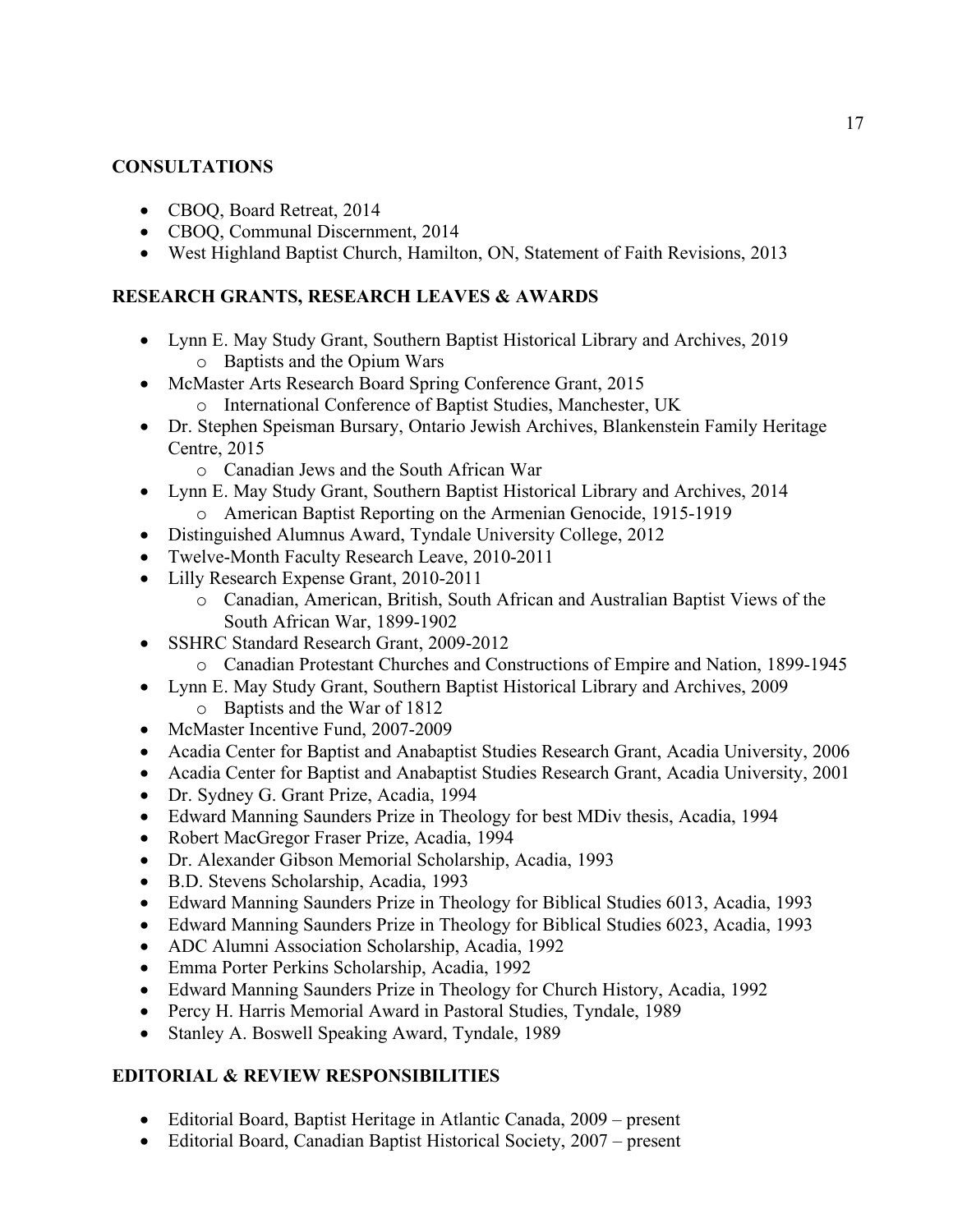- Reviewer for McMaster Divinity College Press, 2008 present
- Reviewer for *McMaster Journal of Theology and Ministry*, 2008 present
- Reviewer for SSHRC grant applications, 2004, 2012
- Reviewer for McGill-Queen's University Press manuscripts, 2004, 2011

## **THESIS/DISSERTATION SUPERVISORY RESPONSIBILITIES**

- First Reader for 1 MTS thesis (successfully defended)
- Second Reader for 1 MTS thesis (successfully defended)
- First Reader for 1 MDiv thesis (successfully defended)
- Second Reader for 1 ThM thesis (successfully defended)
- First Reader for 14 MA theses (11 successfully defended, 3 in course work)
- Second Reader for 2 MA theses (2 successfully defended)
- Primary Supervisor for 9 PhD (4 successfully defended, 5 at various stages)
- Secondary Supervisor for 7 PhD (3 successfully defended; 4 at various stages)
- External reviewer for 1 PhD dissertation (MacQuarie University)

# **ADMINISTRATIVE RESPONSIBILITIES**

- Co-Director, MDC Centre for Post-Christendom Studies, 2013 present
- DSA Liaison, 2013 present
- Senate (External Member), Tyndale University and Seminary, 2009 present
- Director, Canadian Baptist Archives, 2004 present
- Senate, McMaster Divinity College,  $2004 2007$ ;  $2016 2019$
- ATS Curriculum Review Steering Committee, McMaster Divinity College, 2007 2009; 2017 - 2019
- Conference Planning Committee: The Reformation in a Post-Christendom World, McMaster Divinity College, 2016 - 2017
- MTS/MDiv Committee, McMaster Divinity College, 2011 2012
- Library Liaison, McMaster Divinity College, 2011 2012
- Conference Planning Committee: The Globalization of Christianity, McMaster Divinity College, 2010 – 2011
- MDiv Review Committee, McMaster Divinity College, 2009 2010
- Conference Planning Committee: The Dark Night of the Soul, McMaster Divinity College,  $2008 - 2009$
- Curricular Review Liaison, McMaster Divinity College, 2006 2007
- Director, Professional Degrees, McMaster Divinity College, 2005 2007
- Director, Degree Completion Program, Tyndale University College, 2000 2004

# **EDUCATIONAL CONFERENCES ATTENDED**

- National Consultation on Christian Leadership, Toronto, 2018
- Lilly Conference on Theological Research, Pittsburgh, Pennsylvania, 2011
- ATS MDiv Curriculum Revision Consultation, Pittsburgh, Pennsylvania, 2007
- Christian Adult Higher Education Association Convention, Phoenix, Arizona, 2003
- Christian Adult Higher Education Association Convention, Minneapolis, Minnesota, 2002
- Christian Adult Higher Education Association Convention, Dallas, Texas, 2001